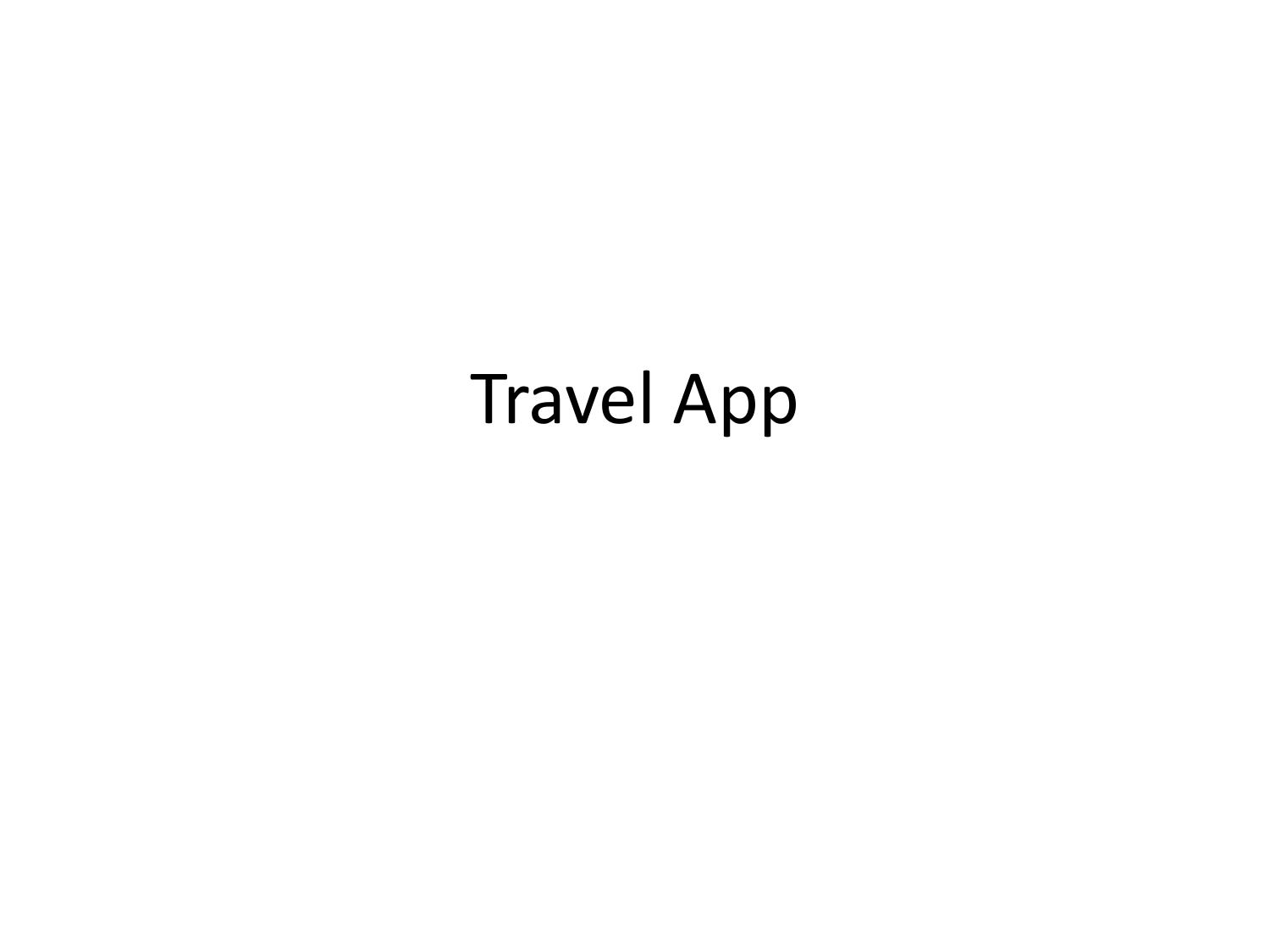## Design Process

My Design Process include the UCD Process. It start with Understand the SOW.

- 1. Analyze & Research
- 2. Comparative Analysis
- 3. Market Segment
- 4. Customer Segment
- 5. Information Architecture
- 6. Task Analysis
- 7. Create Wireframe
- 8. User Journey

I first understand the basic requirement and try to collect the basic features available in Travel Mobile App.

During my comparative analysis I try to get wat the best features available in top 3 Travel site.

For Comparative analysis I use (jet Airways , American Airlines, virgin Airlines, KLM & British).

These airlines are best in world provides to customer a delight full travel experience.

Customer segment is keep the Indian citizen who travel domestic & international places.

Information architecture is designed to crate a content & layout design

Task analysis is done for each of the screen , wat user will do in each screen as part of interaction with app and how much time take to complete the task.

Wireframe is designed to complete the User Journey part.

User journey give start to end flow of Application start with plan for Travel, search Airlines , choose Travel date Select Priority service and make payment for purchasing the Air tickets.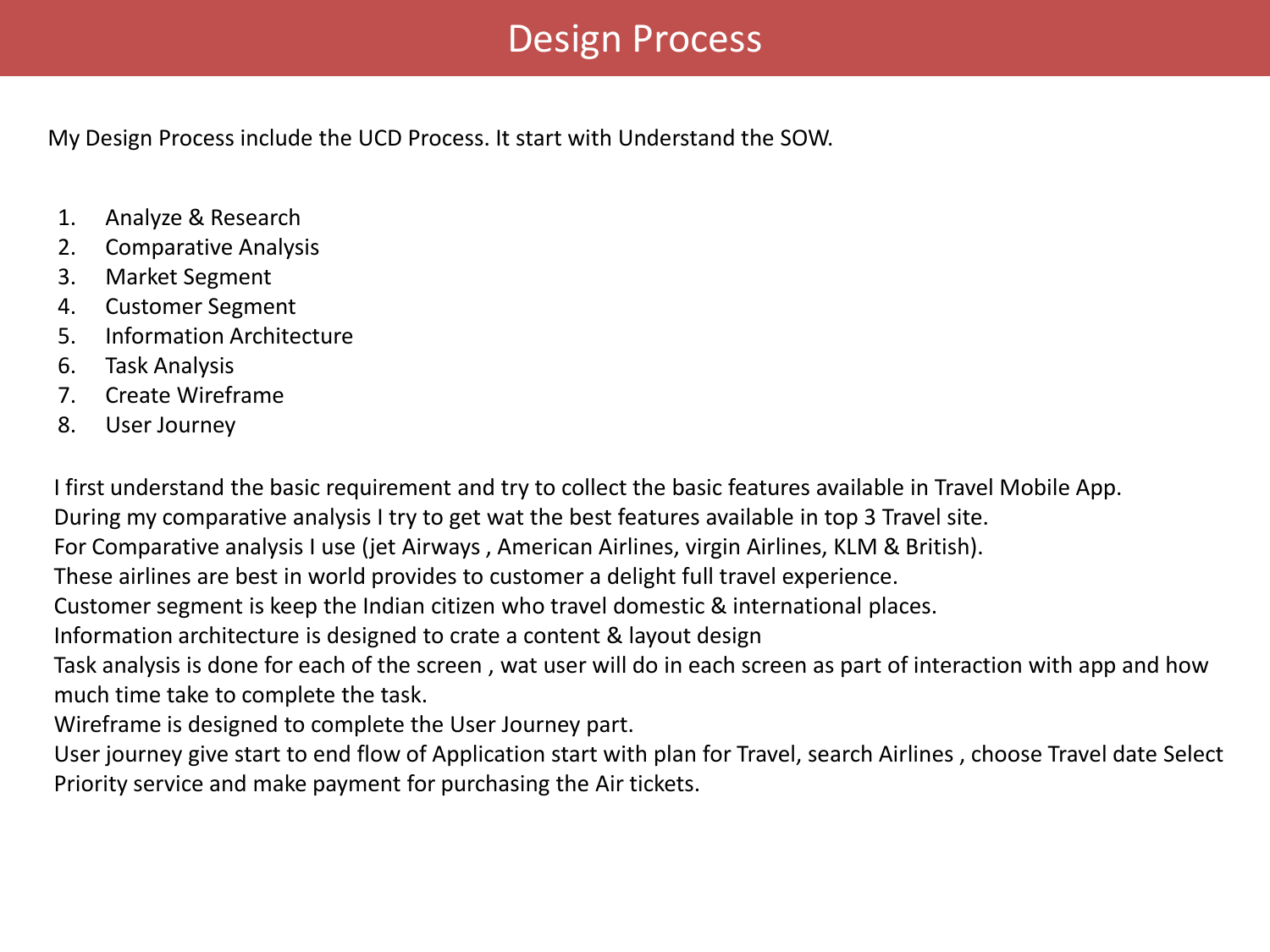## Information Architecture

| Home                       |  |
|----------------------------|--|
| <b>Booking</b>             |  |
| My Trip                    |  |
| <b>Travel Information</b>  |  |
| Refer a Friend             |  |
| Contact us                 |  |
| <b>Web Miles</b>           |  |
| <b>Connoisseur Service</b> |  |
| Promotions                 |  |
| Logout                     |  |
|                            |  |
|                            |  |

### **Booking**

• Flight

- **My trip** • Manage booking
- •Check-In
- •Flight Status
- •Flight Status Notification
- •My Bookings

#### **Travel Information**

- Flight Updates
- •New Destination
- •weather

#### **Home**

- Book flight
- •Flight Status
- •Check In
- •Choose Meal
- •Web Miles
- •Book Hotel
- •Connoisseur service
- •Promotion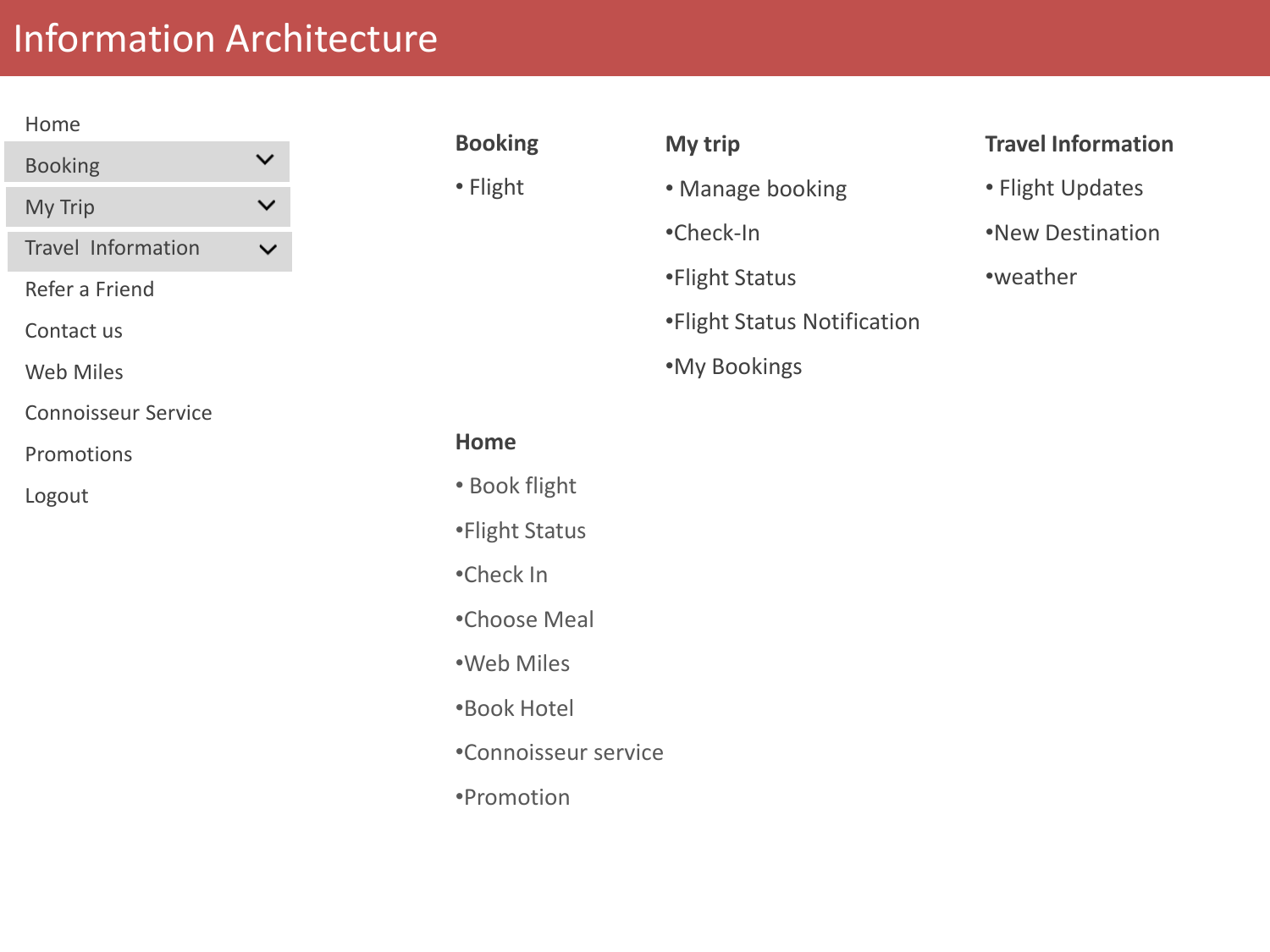## Login Screen

| $\cdots$ | 13:37                    | 100% |
|----------|--------------------------|------|
|          |                          |      |
|          |                          |      |
|          |                          |      |
|          |                          |      |
| Email    |                          |      |
| Password |                          |      |
|          |                          |      |
|          | Sign In                  |      |
|          | Or                       |      |
|          | Facebook                 |      |
|          | Or                       |      |
|          | <b>Continue as Guest</b> |      |
|          |                          |      |
|          |                          |      |
|          |                          |      |
|          |                          |      |
|          |                          |      |

#### App login Screen

• With verified Email and password user can login to App.

• app also provide Single sign on with Facebook or as Guest User Login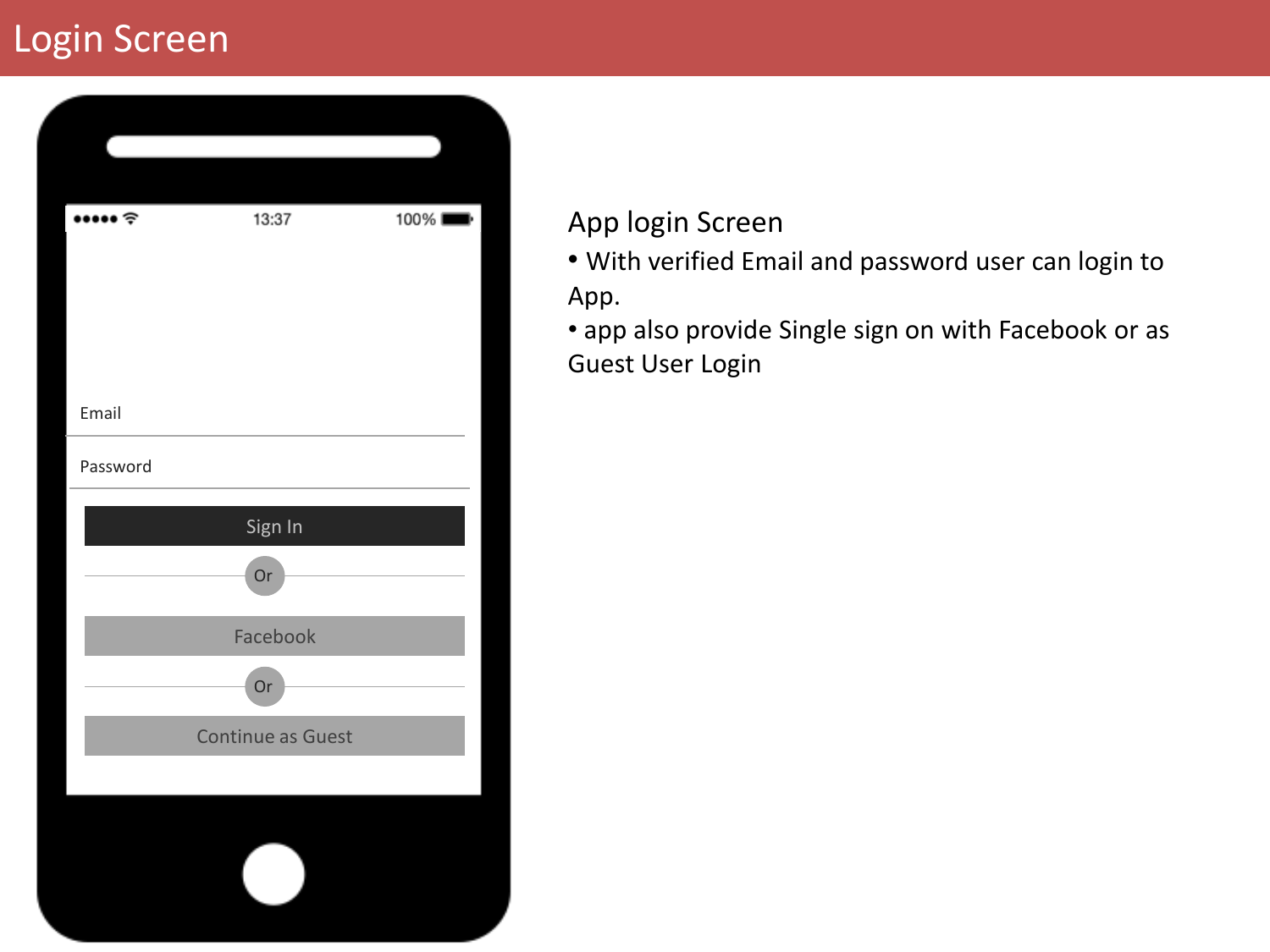## Registration Screen

| , ຈ                  | 13:37<br>Sign Up                              | 100% |
|----------------------|-----------------------------------------------|------|
| Last Name            |                                               |      |
| First name           |                                               |      |
| <b>Email Address</b> |                                               |      |
| Password             |                                               |      |
| Country              | Mobile No.                                    |      |
|                      | (All Fields are mandatory)                    |      |
|                      | By Using this app, you agree Terms of Usage & |      |
|                      | Privacy policy                                |      |
|                      |                                               |      |
|                      | Continue                                      |      |
|                      |                                               |      |
|                      |                                               |      |

#### App Registration Screen

• Mandatory Field input for user Registration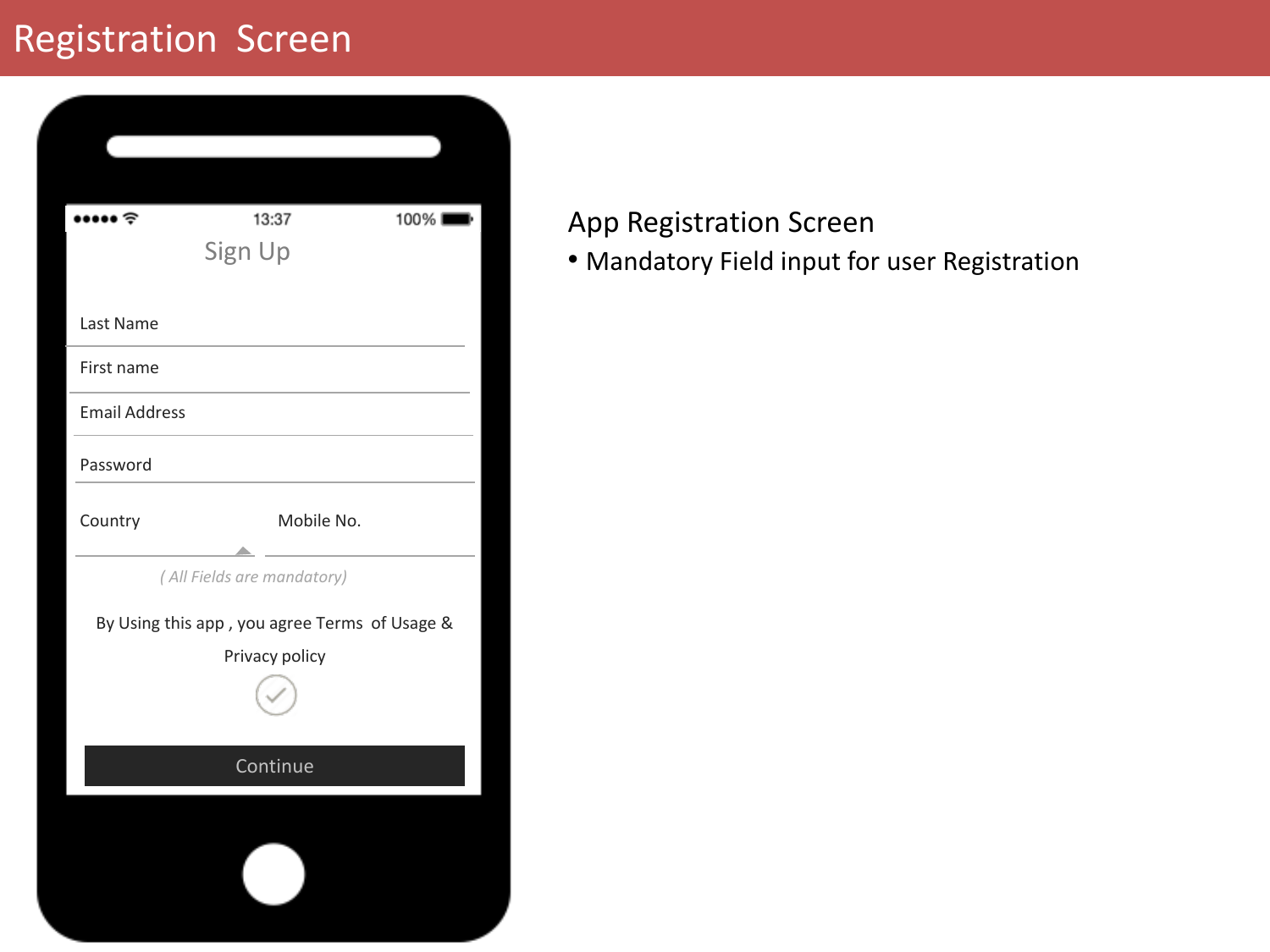## Left MenuScreen



#### App Left Menu navigation • Hamburger Menu

#### **Booking**

• Flight

#### **Travel Information**

- Flight Updates
- •New Destination
- •Fare Calculator

#### •weather

#### **My trip**

- Manage booking
- •Chick-In
- •Flight Status
- •Flight Status Notification
- •My Bookings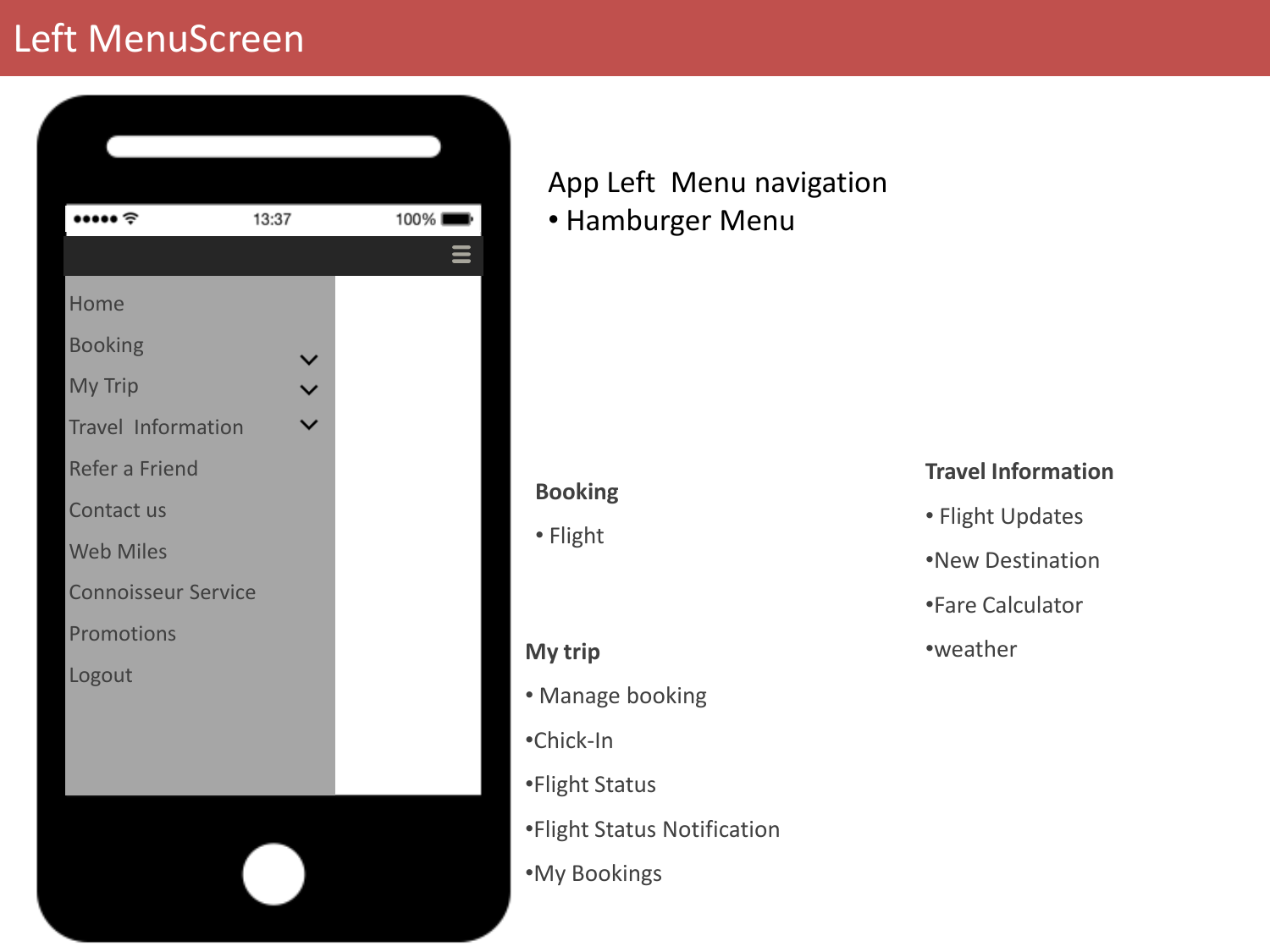## Landing Screen

| ……÷                 | 13:37 | 100%                 |
|---------------------|-------|----------------------|
| <b>Book Flight</b>  |       | <b>Flight Status</b> |
| Check-In            |       | Choose Meal          |
| <b>Web Miles</b>    |       | <b>Book Hotel</b>    |
| Connoisseur service |       | Promotion            |
|                     |       |                      |

#### App Home Screen

• All available App features , on home screen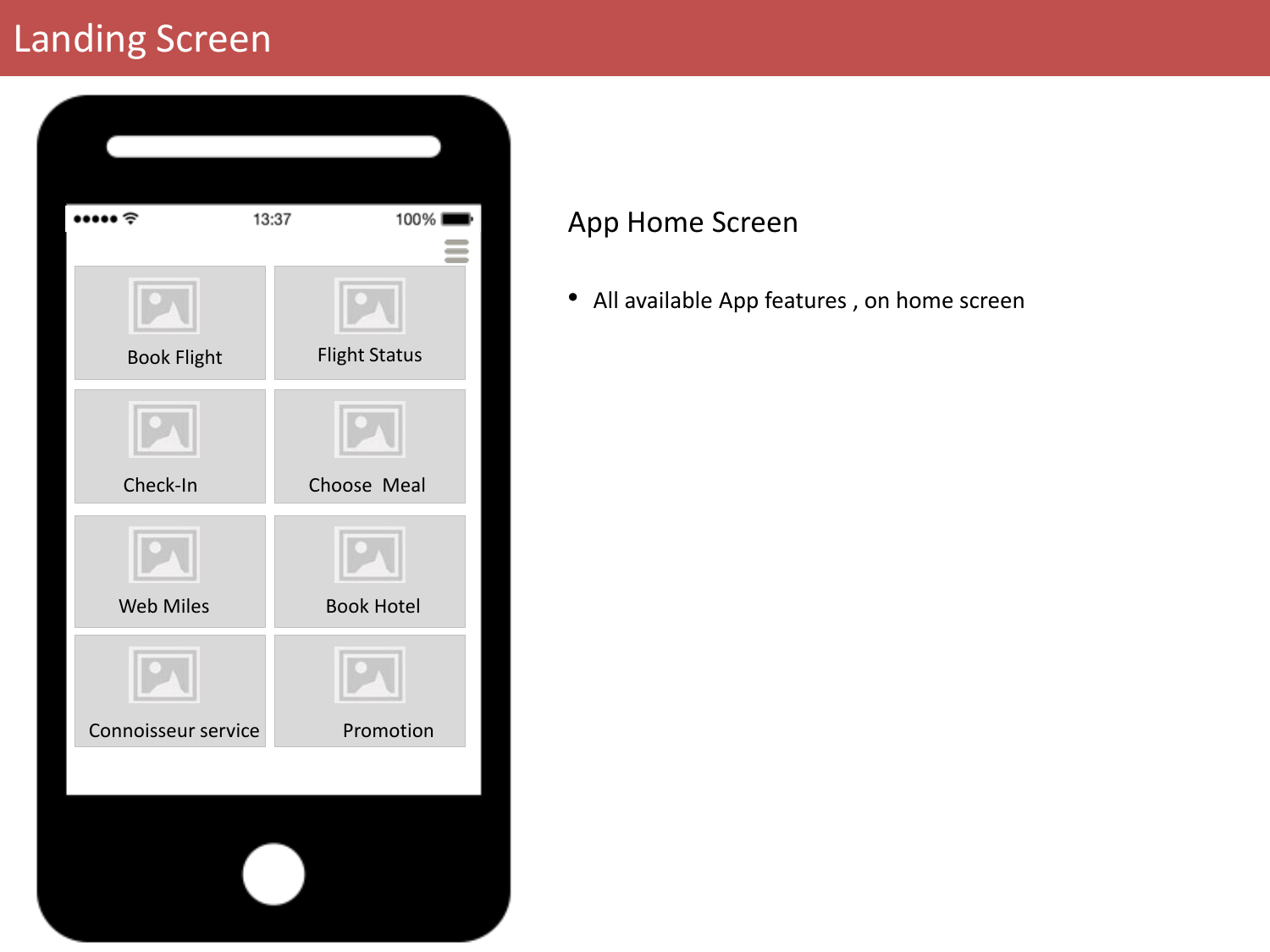## Connoisseur Screen

| n ÷<br>₹          | 13:37<br><b>Connoisseur Service</b> | 100%     |
|-------------------|-------------------------------------|----------|
| Gold              | <b>Diamond</b>                      | Platinum |
| priority boarding |                                     |          |
| Meals & Wines     |                                     |          |
|                   | Personalize Video Entertainment     |          |
|                   | Cab Service To & From Hotel         |          |
|                   |                                     |          |
|                   |                                     |          |
|                   | Continue                            |          |
|                   |                                     |          |

#### App Connoisseur Service Screen

• Connoisseur Service shows the available option (Gold , Diamond & platinum)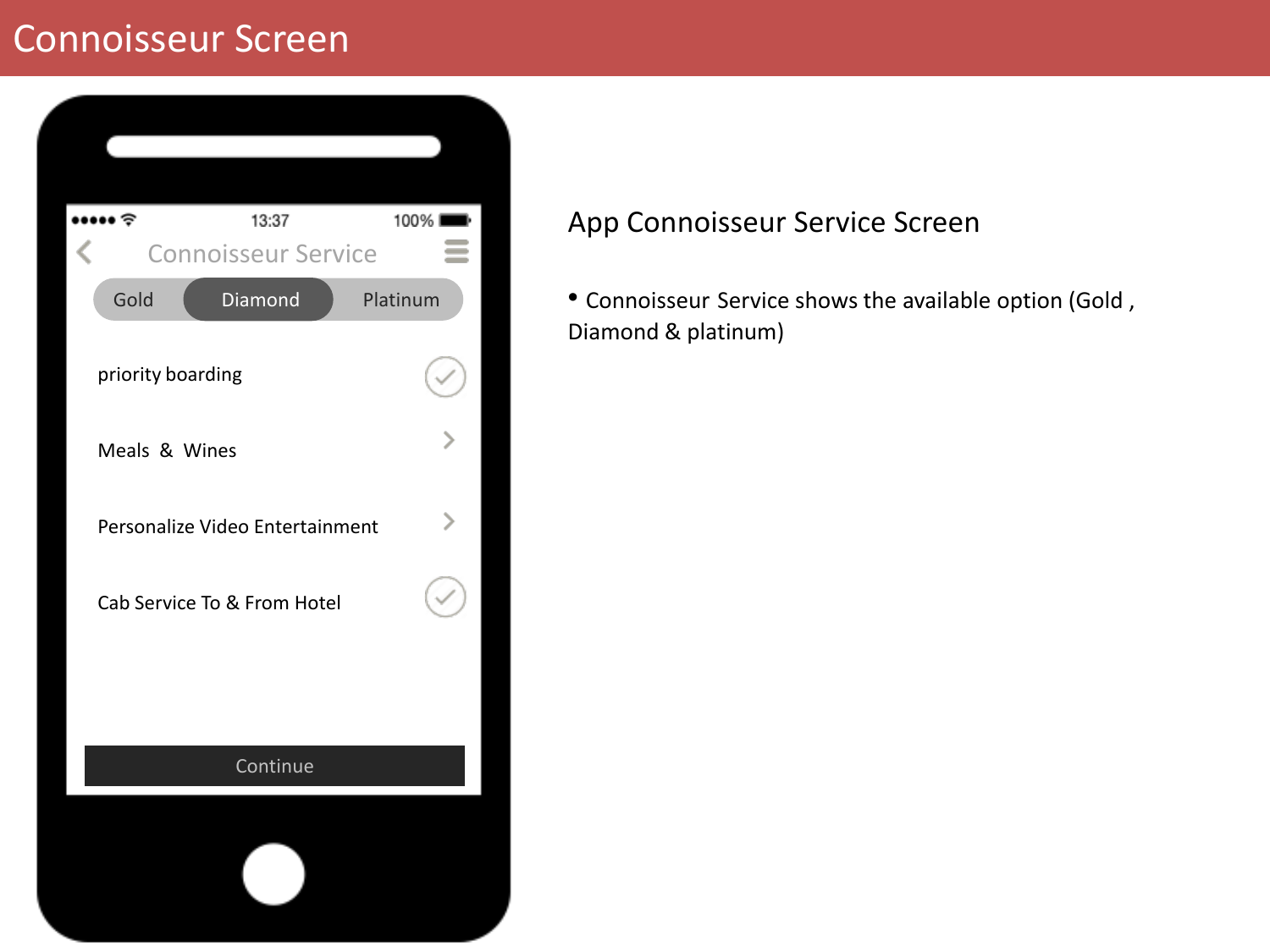## Connoisseur Screen

| , ຈ                  | 13:37<br><b>Connoisseur Service</b>  | 100%          |
|----------------------|--------------------------------------|---------------|
| Gold                 | Diamond                              | Platinum      |
|                      |                                      |               |
|                      | priority boarding - Rs/- 1850 INR    |               |
|                      | <b>Meals &amp; Wines</b>             |               |
|                      | <b>Complimentary Meal with Wines</b> |               |
| <b>Entertainment</b> |                                      |               |
|                      | Personalize Movie show at Air        |               |
| <b>Cab Service</b>   |                                      |               |
|                      | Free Cab service To & From Hotel     |               |
|                      | Total Cost: - Rs/- 1850 INR          |               |
|                      |                                      |               |
|                      | Pay with Web miles                   | Pay with card |
|                      |                                      |               |
|                      |                                      |               |
|                      |                                      |               |

#### App Connoisseur Service Screen

• Connoisseur Service Continuation screen, Based on user choice screen shows the Price Associate with the service along with payment option.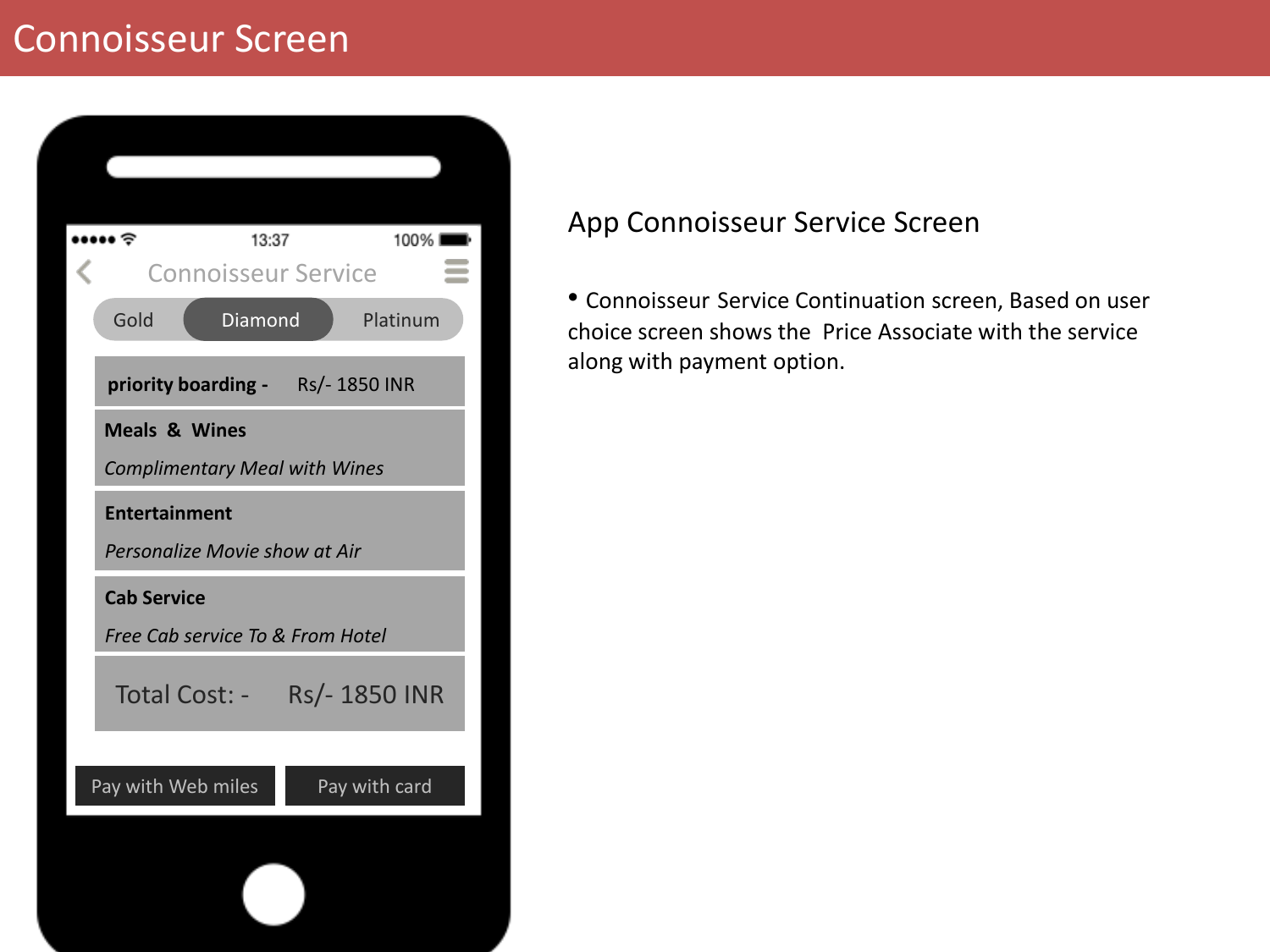## Book Flight

| no s                                  | 13:37                 | 100%              |
|---------------------------------------|-----------------------|-------------------|
| ८                                     | <b>Book Flight</b>    |                   |
| One Way                               |                       | <b>Round Trip</b> |
| Departure City<br>Select Airport      |                       |                   |
| Arrival City<br><b>Select Airport</b> |                       |                   |
| Depart<br>Select Date                 | Return<br>Select Date |                   |
| Economy                               | <b>Business</b>       | First             |
| Adult (13+)                           | Children (4-12)       | Infants (0-3)     |
|                                       |                       |                   |
| $\ddag$                               | $\ddag$               | $\ddag$           |
| 1                                     | 1                     | 1                 |
|                                       |                       |                   |
|                                       | Search Flight         |                   |

#### App Book A Flight Screen

• User / Guest user can Book a flight one-way or Round the Trip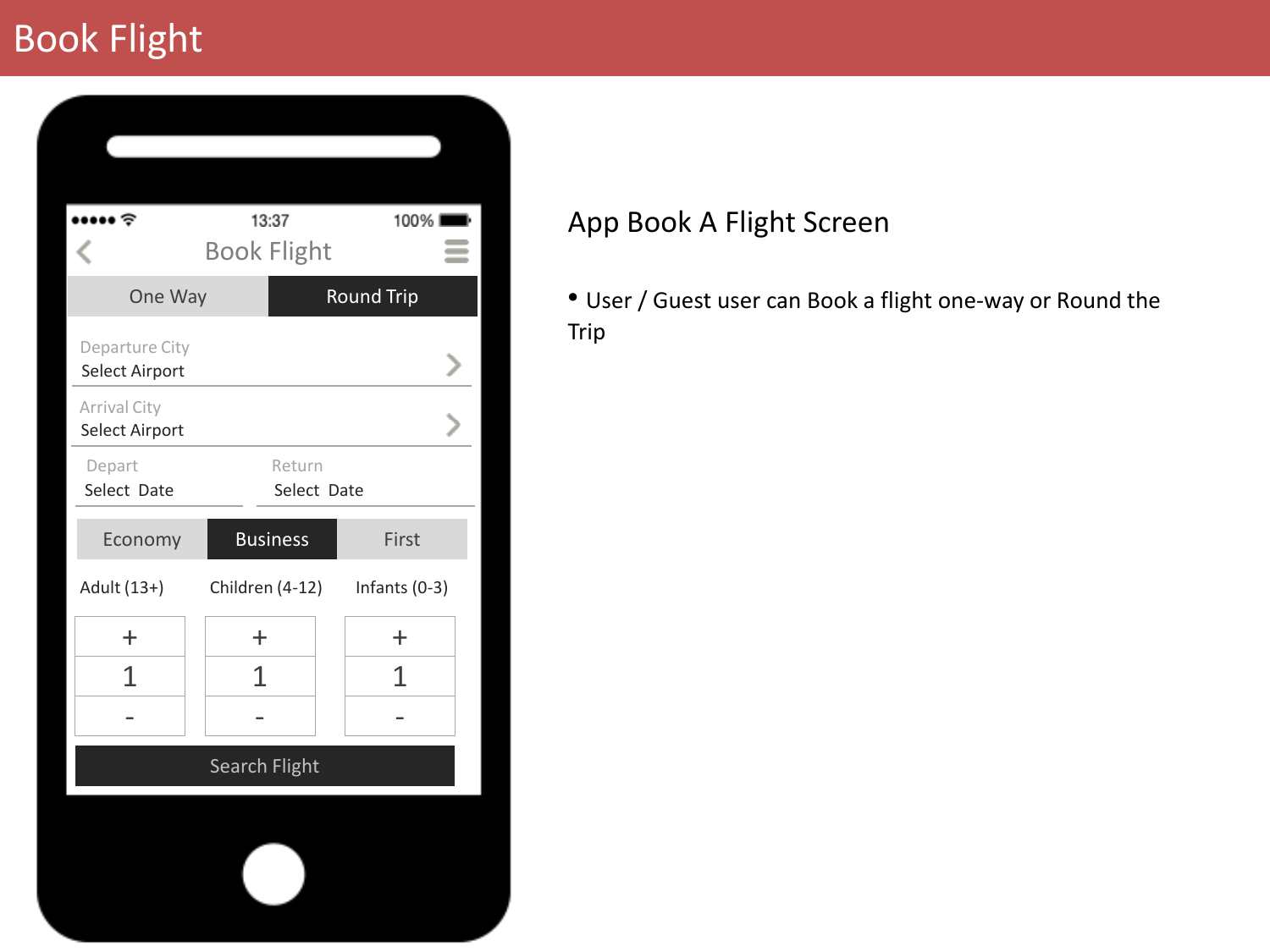## Choose Airport

|                                          | 13:37<br>n ÷          | $100\%$       |
|------------------------------------------|-----------------------|---------------|
| $\overline{\left\langle \right\rangle }$ | <b>Choose Airport</b> |               |
| Q                                        | Search For an Airport | Cancel        |
| A                                        |                       |               |
| ☆                                        | <b>Airport Name</b>   | A             |
| ☆                                        | <b>Airport Name</b>   | B<br>C        |
| $\overline{\mathbb{W}}$                  | <b>Airport Name</b>   | D<br>E        |
| $\overleftrightarrow{\mathcal{L}}$       | <b>Airport Name</b>   | F             |
| $\overline{\mathbb{Z}}$                  | <b>Airport Name</b>   | G<br>Н        |
| ☆                                        | <b>Airport Name</b>   | IJ            |
| ☆                                        | <b>Airport Name</b>   | K<br>L        |
| ☆                                        | <b>Airport Name</b>   | M             |
| ☆                                        | <b>Airport Name</b>   | N<br>O        |
| ☆                                        | <b>Airport Name</b>   | P             |
| ᢢ                                        | <b>Airport Name</b>   | $\Omega$<br>R |

#### App Choose Airport Screen

• For Booking a Flight User search for Departure City & Arrival City Airport form the list.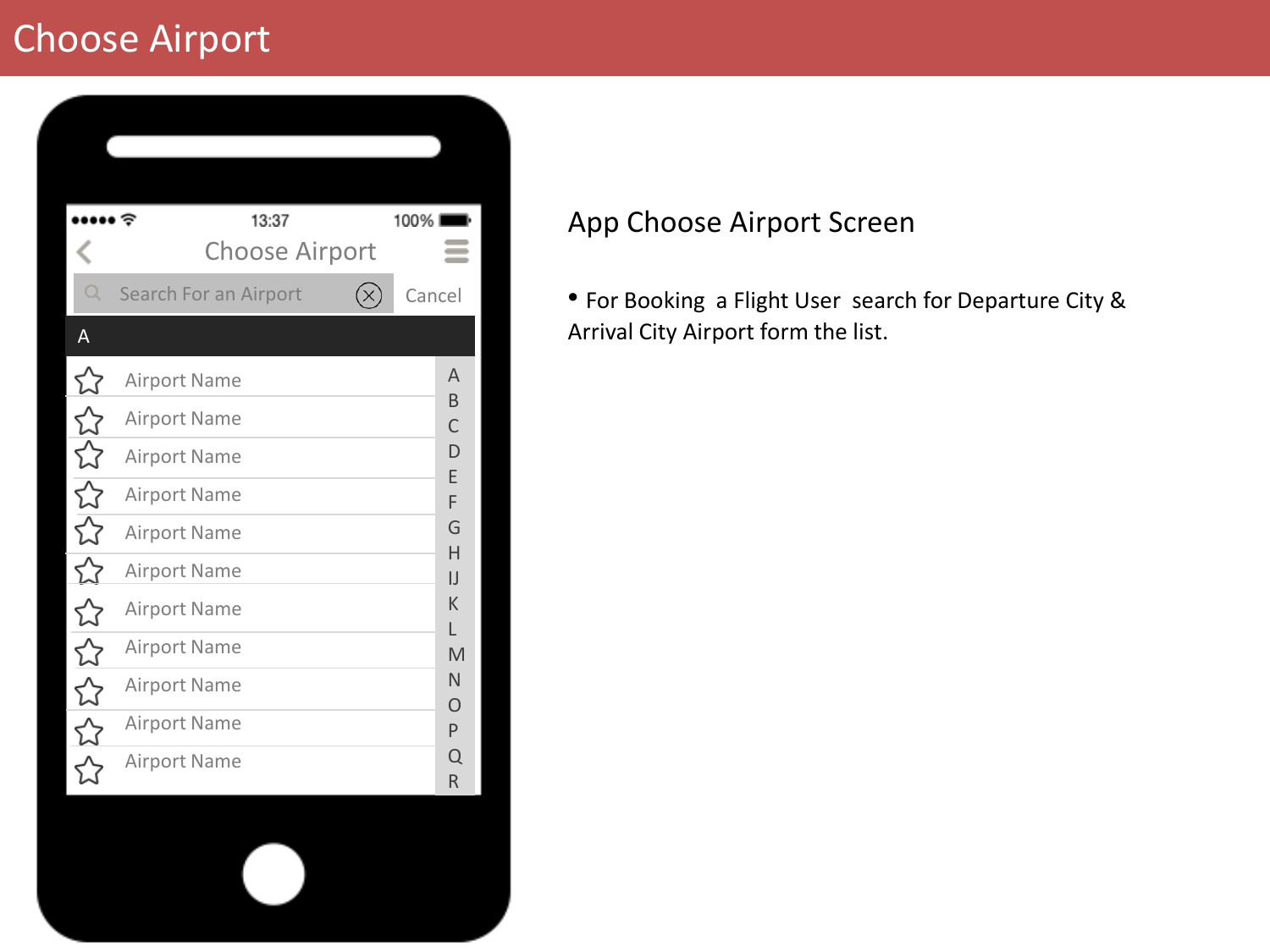## Booking Calander

| $\cdots$<br>13:37<br>100%<br>17<br>17<br><b>April Sunday</b><br>London<br>2015<br>September<br>く<br><b>SUN</b><br><b>TUE</b><br><b>MON</b><br><b>WED</b><br><b>THU</b><br>SAT<br>FRI<br>$\overline{1}$<br>$\overline{2}$<br>3<br>$\overline{4}$<br>5<br>6<br>$\overline{7}$<br>8<br>9<br>10<br>11<br>12<br>13<br>14<br>15<br>17<br>16<br>18<br>19<br>20<br>21<br>22<br>23<br>24<br>25<br>26<br>27<br>28<br>29<br>30<br>Cancel<br>Done |  |  |  |  |
|---------------------------------------------------------------------------------------------------------------------------------------------------------------------------------------------------------------------------------------------------------------------------------------------------------------------------------------------------------------------------------------------------------------------------------------|--|--|--|--|
|                                                                                                                                                                                                                                                                                                                                                                                                                                       |  |  |  |  |
|                                                                                                                                                                                                                                                                                                                                                                                                                                       |  |  |  |  |
|                                                                                                                                                                                                                                                                                                                                                                                                                                       |  |  |  |  |
|                                                                                                                                                                                                                                                                                                                                                                                                                                       |  |  |  |  |
|                                                                                                                                                                                                                                                                                                                                                                                                                                       |  |  |  |  |
|                                                                                                                                                                                                                                                                                                                                                                                                                                       |  |  |  |  |
|                                                                                                                                                                                                                                                                                                                                                                                                                                       |  |  |  |  |
|                                                                                                                                                                                                                                                                                                                                                                                                                                       |  |  |  |  |
|                                                                                                                                                                                                                                                                                                                                                                                                                                       |  |  |  |  |
|                                                                                                                                                                                                                                                                                                                                                                                                                                       |  |  |  |  |
|                                                                                                                                                                                                                                                                                                                                                                                                                                       |  |  |  |  |
|                                                                                                                                                                                                                                                                                                                                                                                                                                       |  |  |  |  |
|                                                                                                                                                                                                                                                                                                                                                                                                                                       |  |  |  |  |

#### App Select Date Screen

• For Booking a Flight User select the date from Calendar widget.

• As a part of UX as per forecast it shows the weather condition of selected date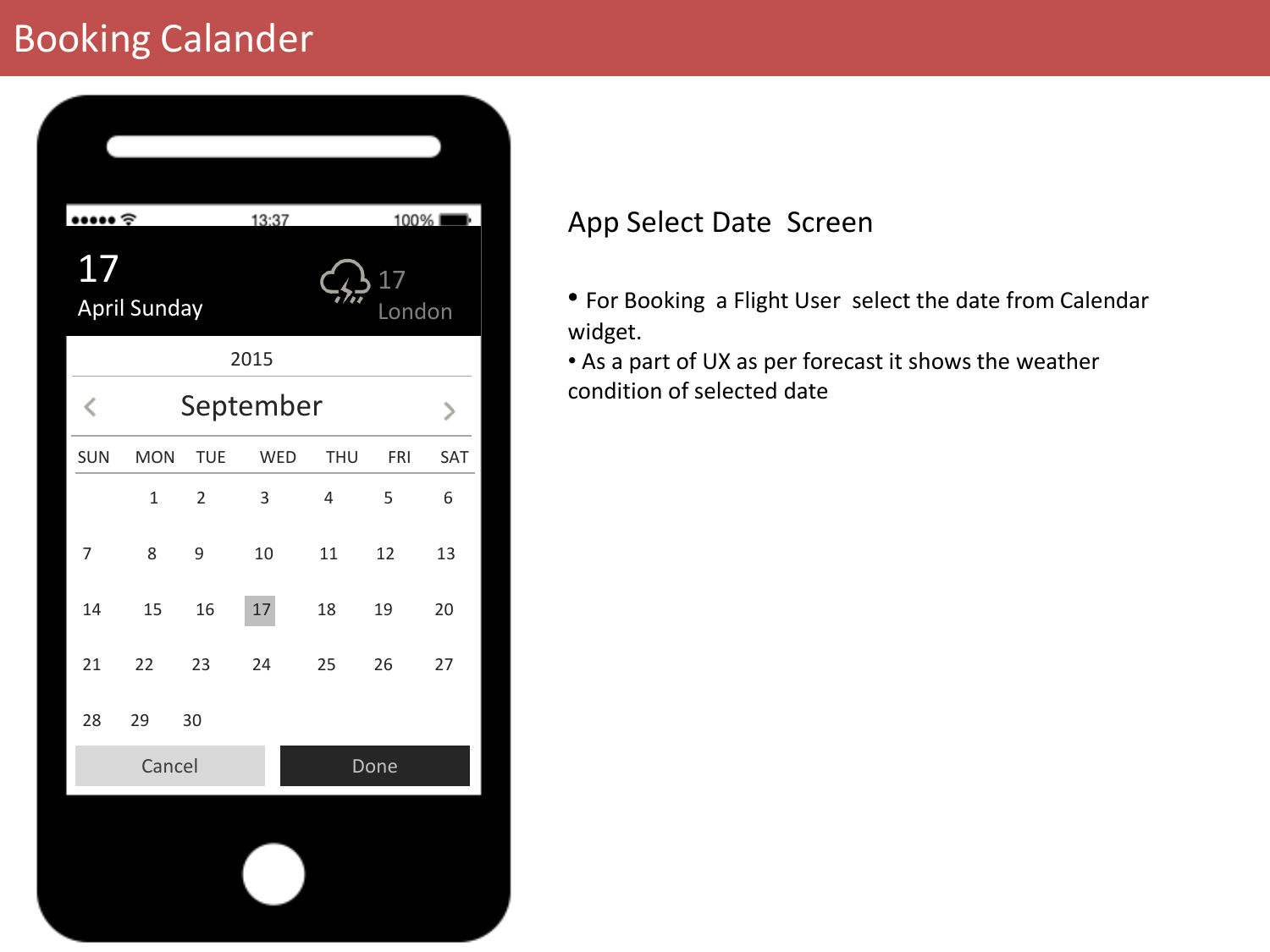## Book Flight

| $\cdots$                   | 13:37<br><b>Inbound Flight</b>              | 100%                       |
|----------------------------|---------------------------------------------|----------------------------|
| $PUN - BLR$<br>SUN 06/2015 | .                                           | $BLR - PUN$<br>SUN 06/2015 |
| $8:15 - 11:45$             | <b>Connecting Flight</b><br>Duration 3h 30m | 12,000 INR<br>Detail       |
| $8:15 - 11:45$             | <b>Connecting Flight</b><br>Duration 3h 30m | 12,000 INR<br>Detail       |
| $8:15 - 11:45$             | <b>Connecting Flight</b><br>Duration 3h 30m | Detail   12,000 INR        |
| $8:15 - 11:45$             | <b>Connecting Flight</b><br>Duration 3h 30m | Detail   12,000 INR        |
| $8:15 - 11:45$             | <b>Connecting Flight</b><br>Duration 3h 30m | Detail   12,000 INR        |
| $8:15 - 11:45$             | <b>Connecting Flight</b><br>Duration 3h 30m | Detail   12,000 INR        |
| Departure                  | Duration                                    | Price                      |
|                            |                                             |                            |

#### App Inbound Flight Screen

• Inbound Flight Screen with Duration and price.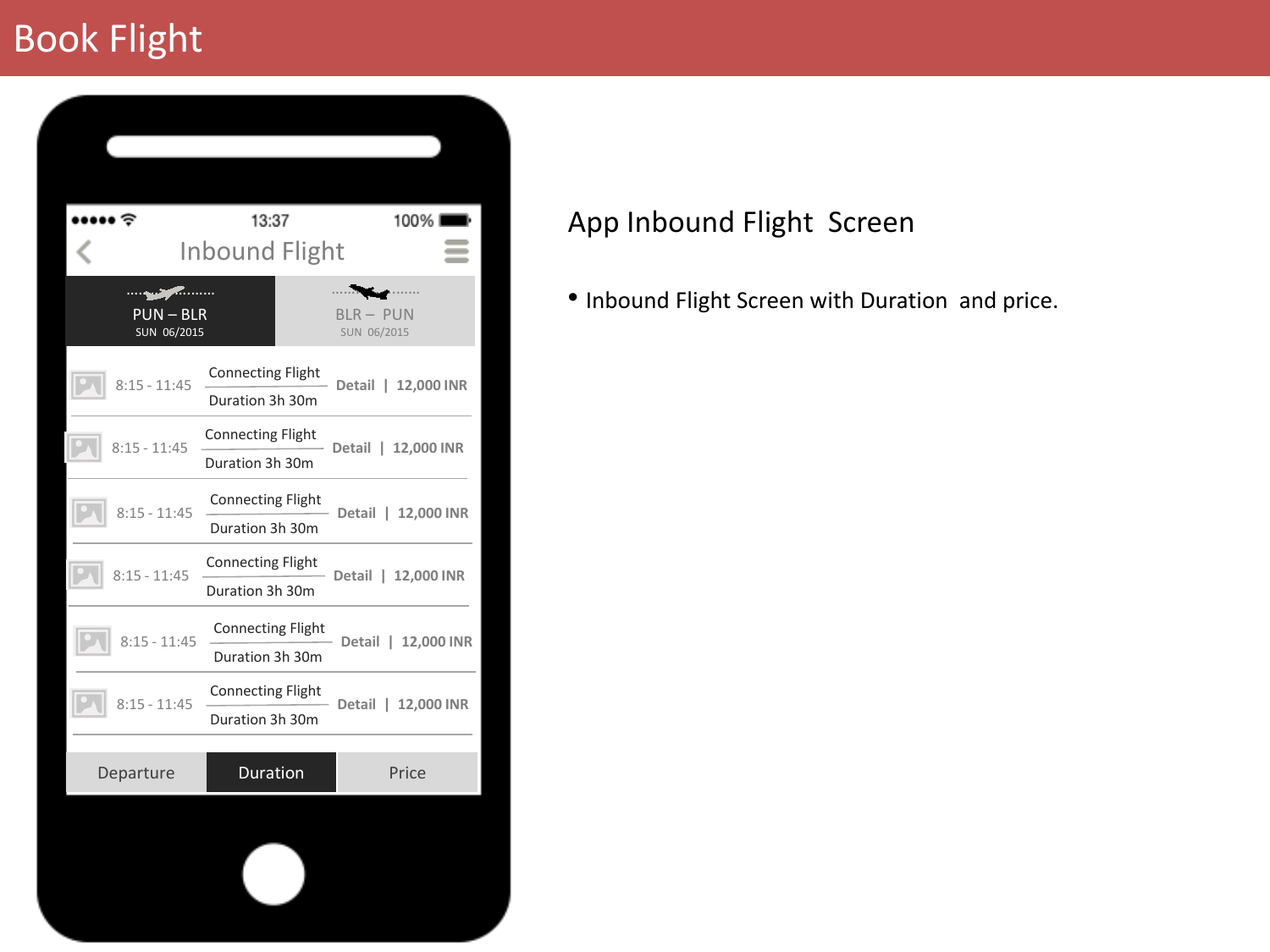| $\bullet \widehat{\tau}$                 | 13:37               | 100%            |
|------------------------------------------|---------------------|-----------------|
| $\overline{\left\langle \right\rangle }$ | <b>Price Detail</b> |                 |
| <b>PUN</b>                               |                     | <b>BLR</b>      |
| Date                                     |                     | FRI 06 Sep 2015 |
| Departure Time                           |                     | 8:15 A.M        |
| <b>Cabin Class</b>                       |                     | <b>Business</b> |
| <b>Baggage</b>                           |                     | Max 20 KG       |
| Price                                    |                     | RS/-12,000 INR  |
| <b>Insurance</b>                         |                     |                 |
| Tata AIG                                 |                     | Rs/-1500        |
| Food                                     |                     |                 |
| Meal on Flight                           |                     |                 |
|                                          |                     |                 |
| <b>Total Price</b>                       |                     | RS/-12,000 INR  |
|                                          |                     |                 |
|                                          | Continue            |                 |
|                                          |                     |                 |

#### App Price Detail Screen

• Price Detail screen of selected flight Journey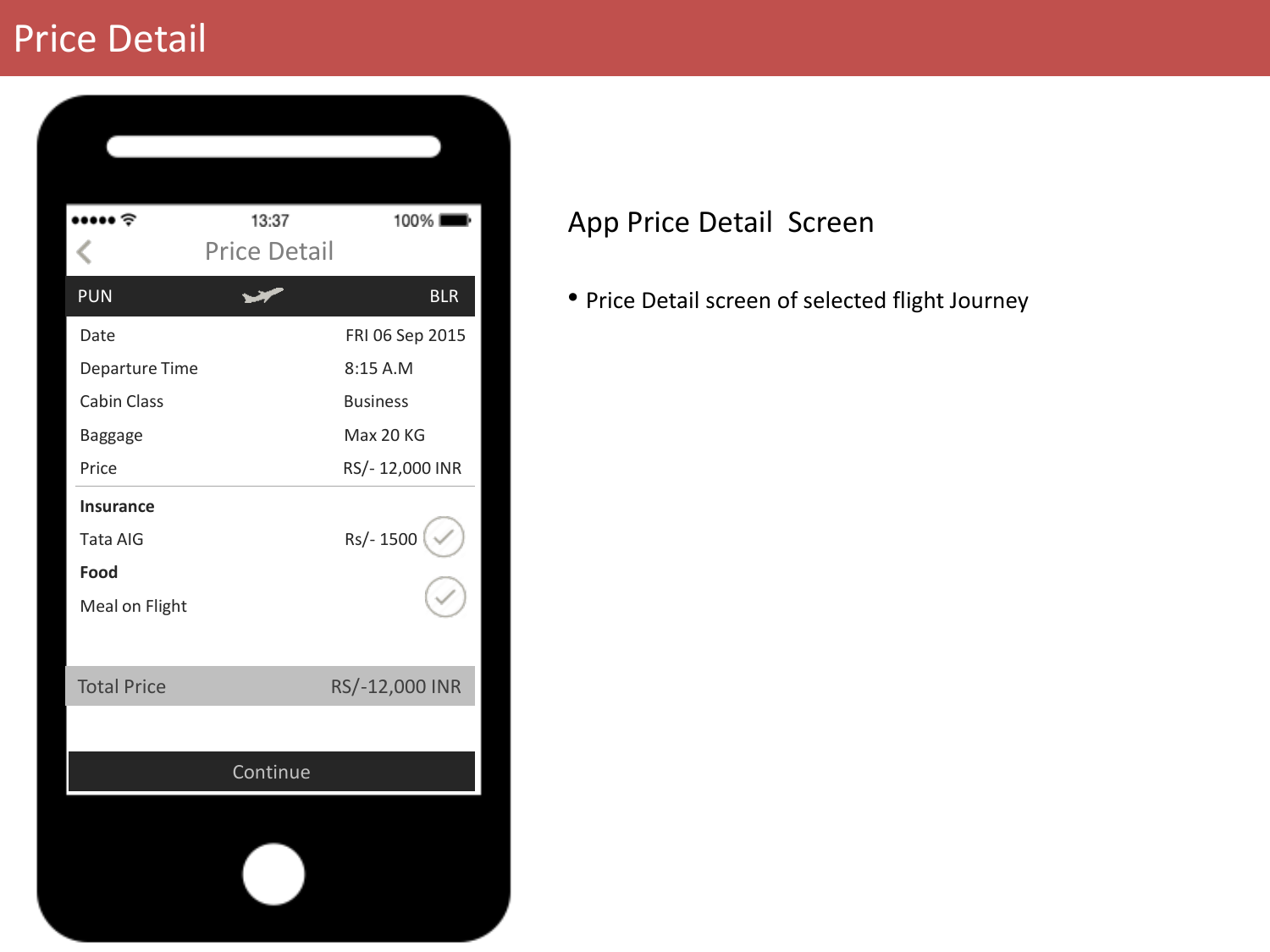| $\cdots$             | 13:37           | 100% l |
|----------------------|-----------------|--------|
| ८                    | <b>Buy Meal</b> |        |
| Passenger-1          |                 |        |
| Last Name            |                 |        |
| <b>First Name</b>    |                 |        |
| Reservation No (PNR) |                 |        |
|                      |                 |        |
|                      |                 |        |
|                      |                 |        |
|                      |                 |        |
|                      |                 |        |
|                      |                 |        |
|                      |                 |        |
|                      | Continue        |        |
|                      |                 |        |
|                      |                 |        |
|                      |                 |        |

#### App Buy Meal Screen

• Price Buy meal screen took the Last Name, First name and PNR No.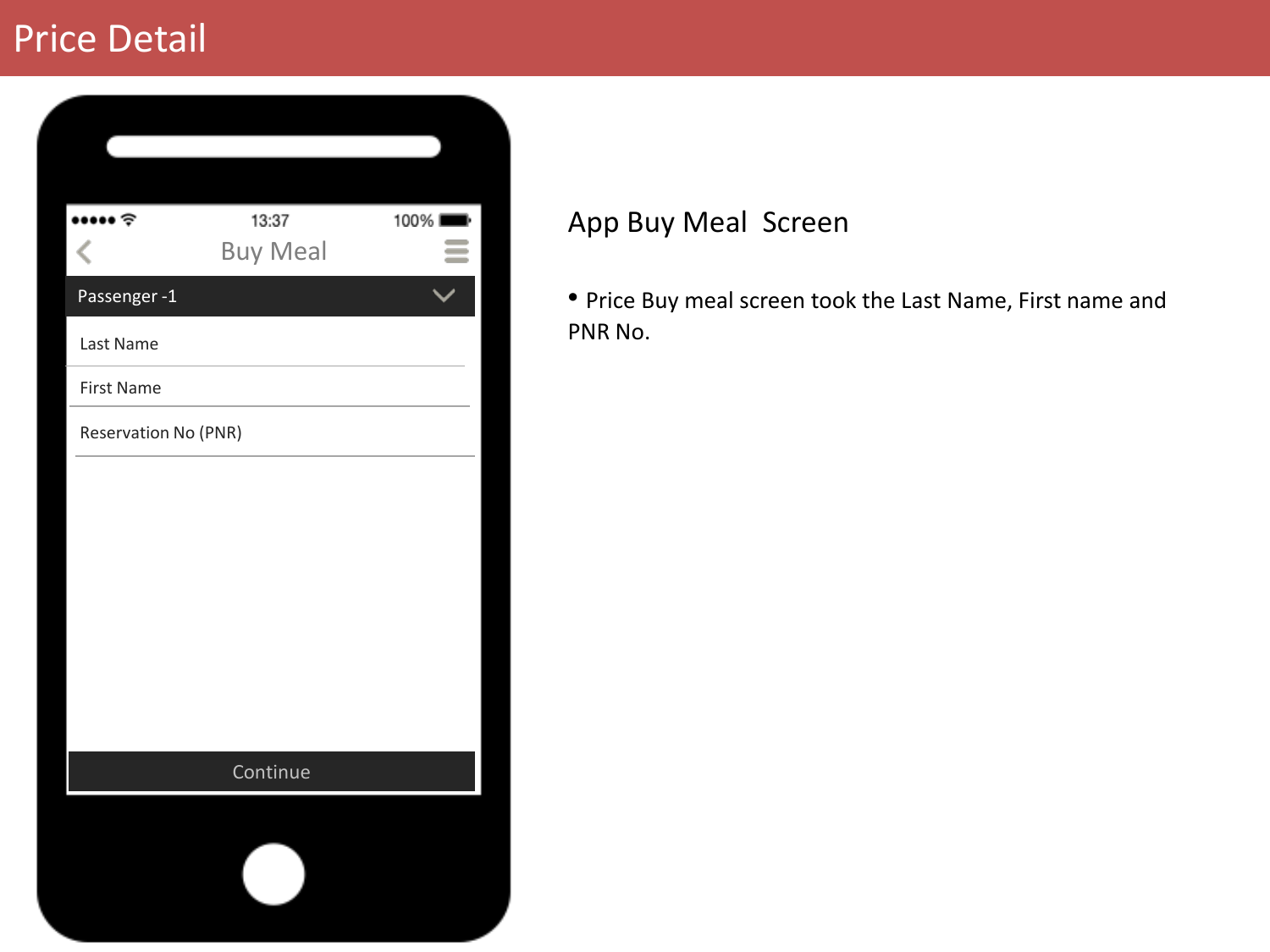## Flight Detail

| $\bullet \widehat{\tau}$<br>₹<br>Choose a Meal | 13:37<br>100%  |
|------------------------------------------------|----------------|
| Veg                                            | Non Veg        |
|                                                |                |
| <b>Kids Menu</b>                               | Salad          |
|                                                |                |
| Continental                                    | Indian         |
|                                                |                |
| South Indian                                   | North Indian   |
|                                                |                |
| Punjabi                                        | <b>Deserts</b> |
|                                                |                |
|                                                |                |

#### App Choose Meal Screen

• Choose meal screen show the Veg & Non-Veg Meal along with pic and Kid Special Menu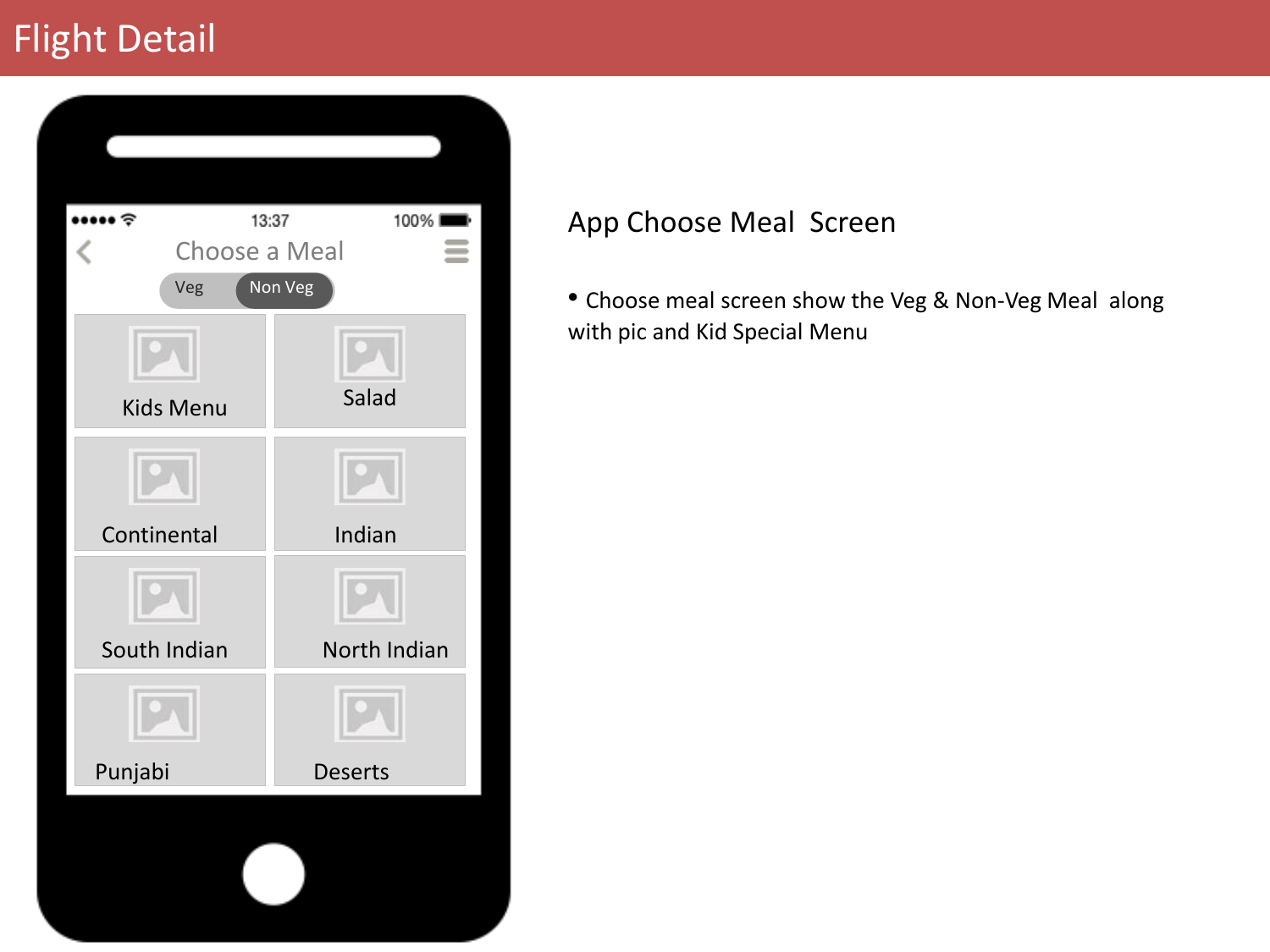## Flight Detail

| • হ<br>$\overline{\left\langle \right\rangle }$ | 13:37<br>Salad             | 100% |
|-------------------------------------------------|----------------------------|------|
|                                                 |                            |      |
|                                                 | Total net Energy : 620 Cal |      |
|                                                 | Price: RS/- 200 INR        |      |
|                                                 | Done                       |      |
|                                                 |                            |      |
|                                                 |                            |      |

#### App Choose Meal Detail Screen

• Choose Meal Detail Screen with Calorie & price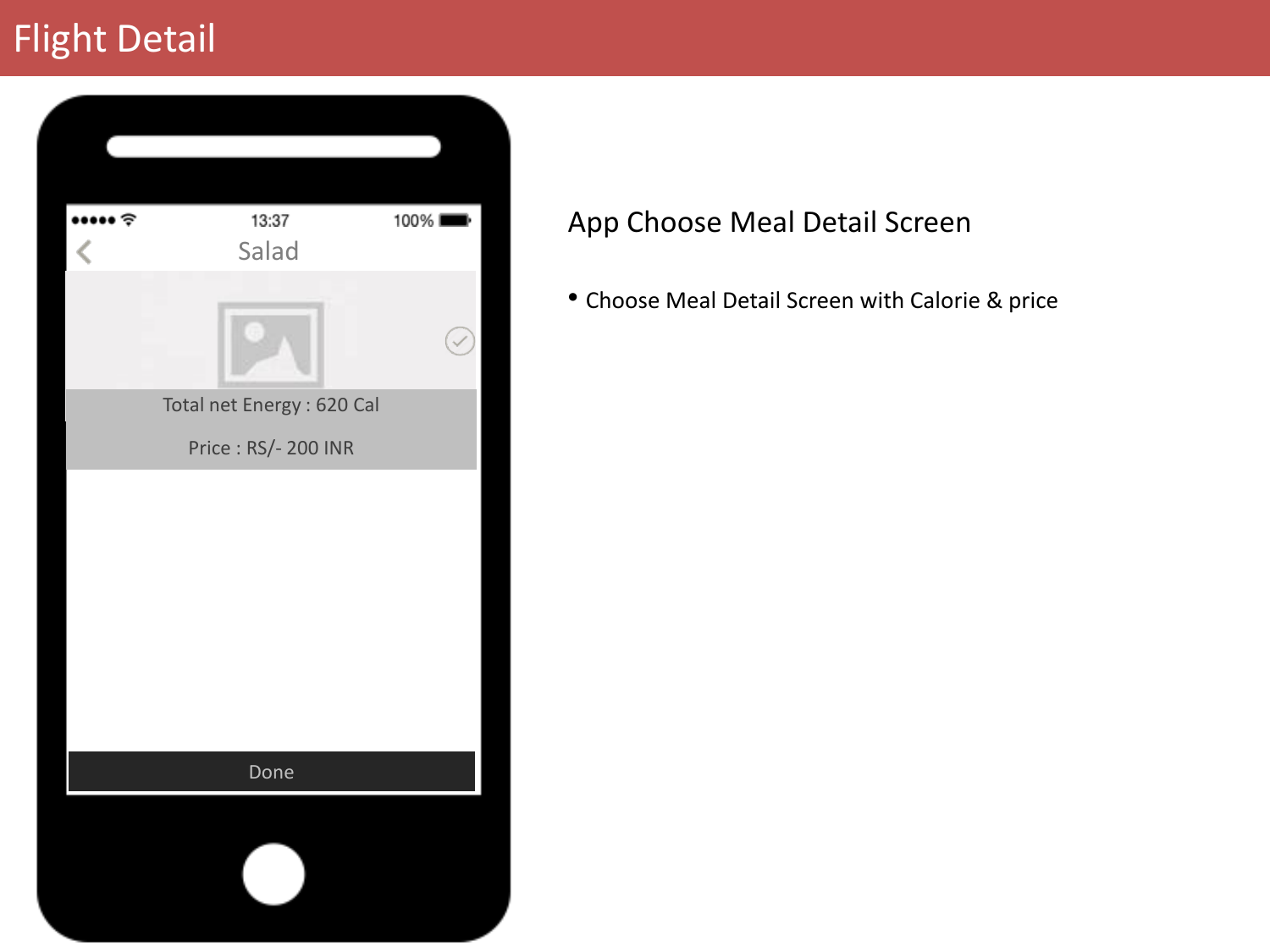| $\bullet \bullet \widehat{\tau}$ | 13:37            | 100% l      |
|----------------------------------|------------------|-------------|
| L                                | <b>Travelers</b> |             |
| Passenger-1                      |                  |             |
| First Name*                      |                  |             |
| Last Name *                      |                  |             |
| Gender                           |                  | Male Female |
| Date of Birth                    |                  |             |
|                                  |                  |             |
|                                  |                  |             |
|                                  |                  |             |
|                                  |                  |             |
|                                  |                  |             |
|                                  |                  |             |
|                                  | Continue         |             |
|                                  |                  |             |
|                                  |                  |             |
|                                  |                  |             |

#### App Choose Meal Travelers Detail Screen

• Enter Traveler First , Last , gender and date of Birth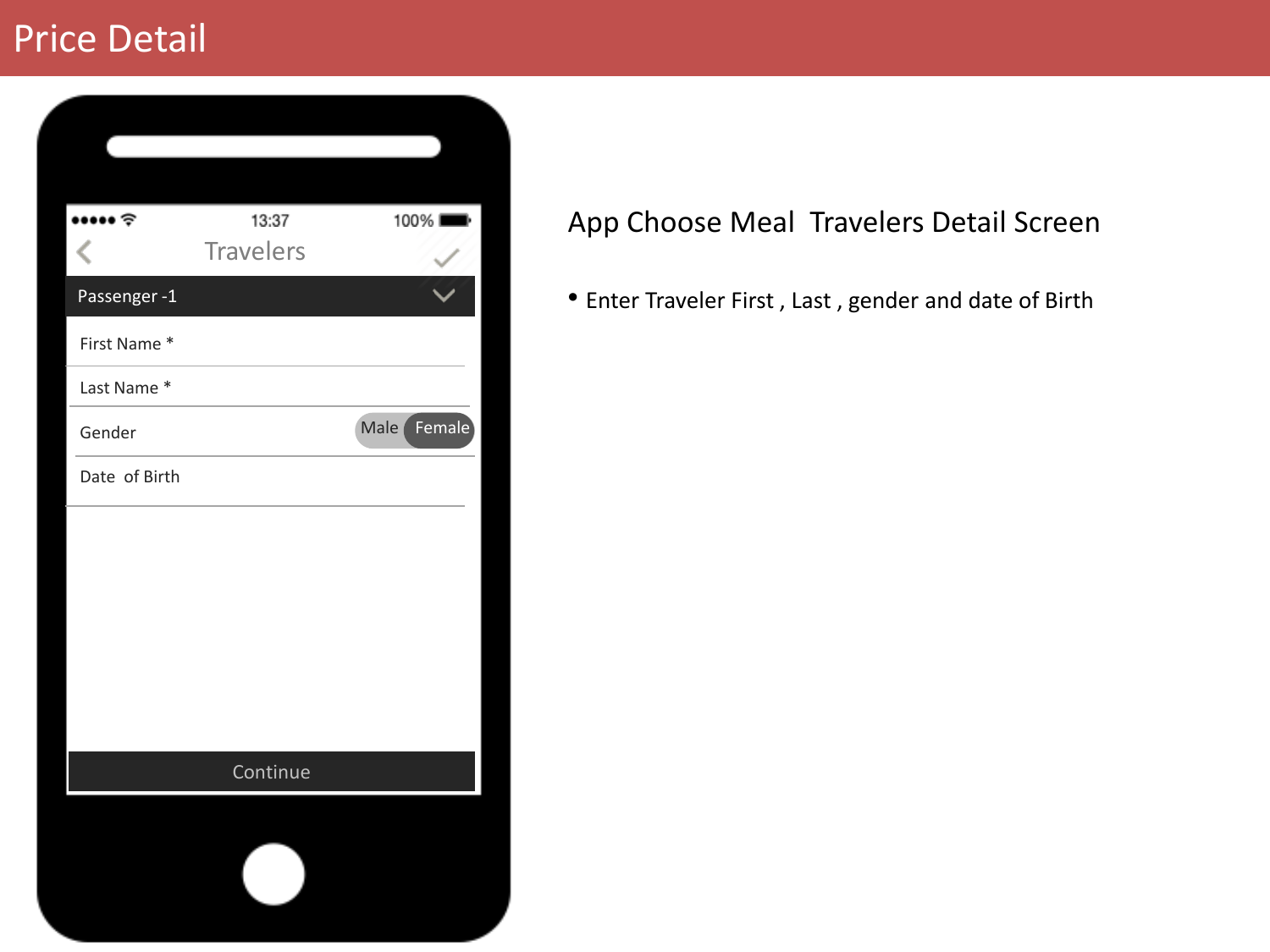| $\bullet$ $\widehat{\mathbb{F}}$<br>C | 13:37<br>Payment | 100%          |
|---------------------------------------|------------------|---------------|
| First Name*                           |                  |               |
| Last Name *                           |                  |               |
| <b>Card Number</b>                    |                  |               |
| Expiry Date 2                         | CVV(2)           |               |
| <b>Freebies Coupons</b>               |                  |               |
| €<br>Offer Coupon 1                   |                  |               |
| G<br>Offer Coupon 2                   |                  | $\frac{1}{2}$ |
| G<br>Offer Coupon 3                   |                  |               |
|                                       | Payment Via      |               |
| <b>Online Bank</b>                    | Credit card      | web miles     |
|                                       | Make Payment     |               |
|                                       |                  |               |
|                                       |                  |               |

### App Choose Meal payment Screen

• Card information for making the Payment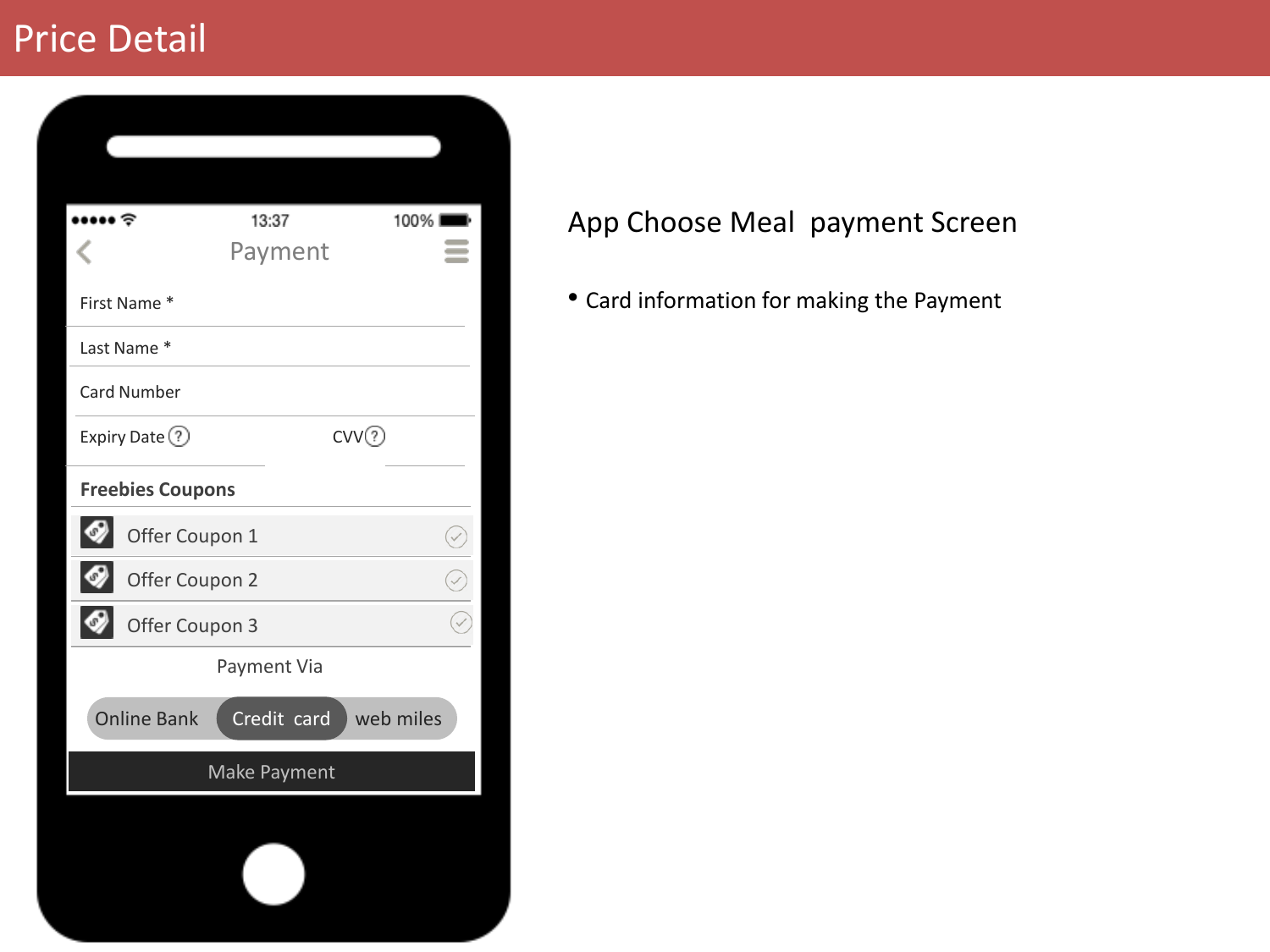

#### App Choose Meal Confirmation Screen

• Payment confirmation Screen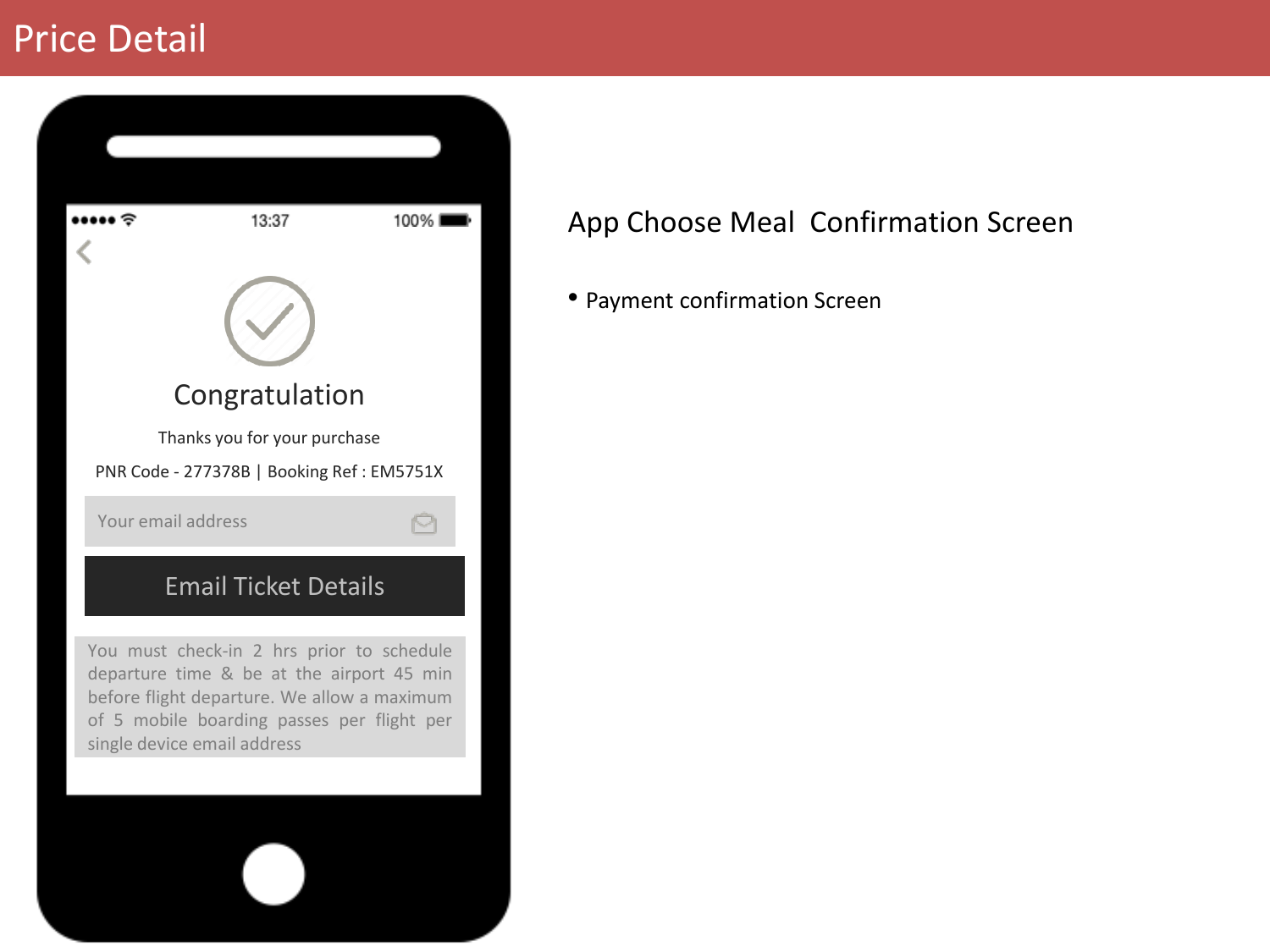| $\bullet \widehat{\tau}$                 | 13:37    | 100% |
|------------------------------------------|----------|------|
| $\overline{\left\langle \right\rangle }$ | Check In |      |
| Passenger-1                              |          |      |
| Last Name                                |          |      |
| <b>First Name</b>                        |          |      |
| Reservation No (PNR)                     |          |      |
|                                          |          |      |
|                                          |          |      |
|                                          |          |      |
|                                          |          |      |
|                                          |          |      |
|                                          |          |      |
|                                          |          |      |
|                                          | Continue |      |
|                                          |          |      |
|                                          |          |      |
|                                          |          |      |
|                                          |          |      |

#### App Check Screen

• Choose for web/Mobile check in by enter Passer Last & First name and PNR No.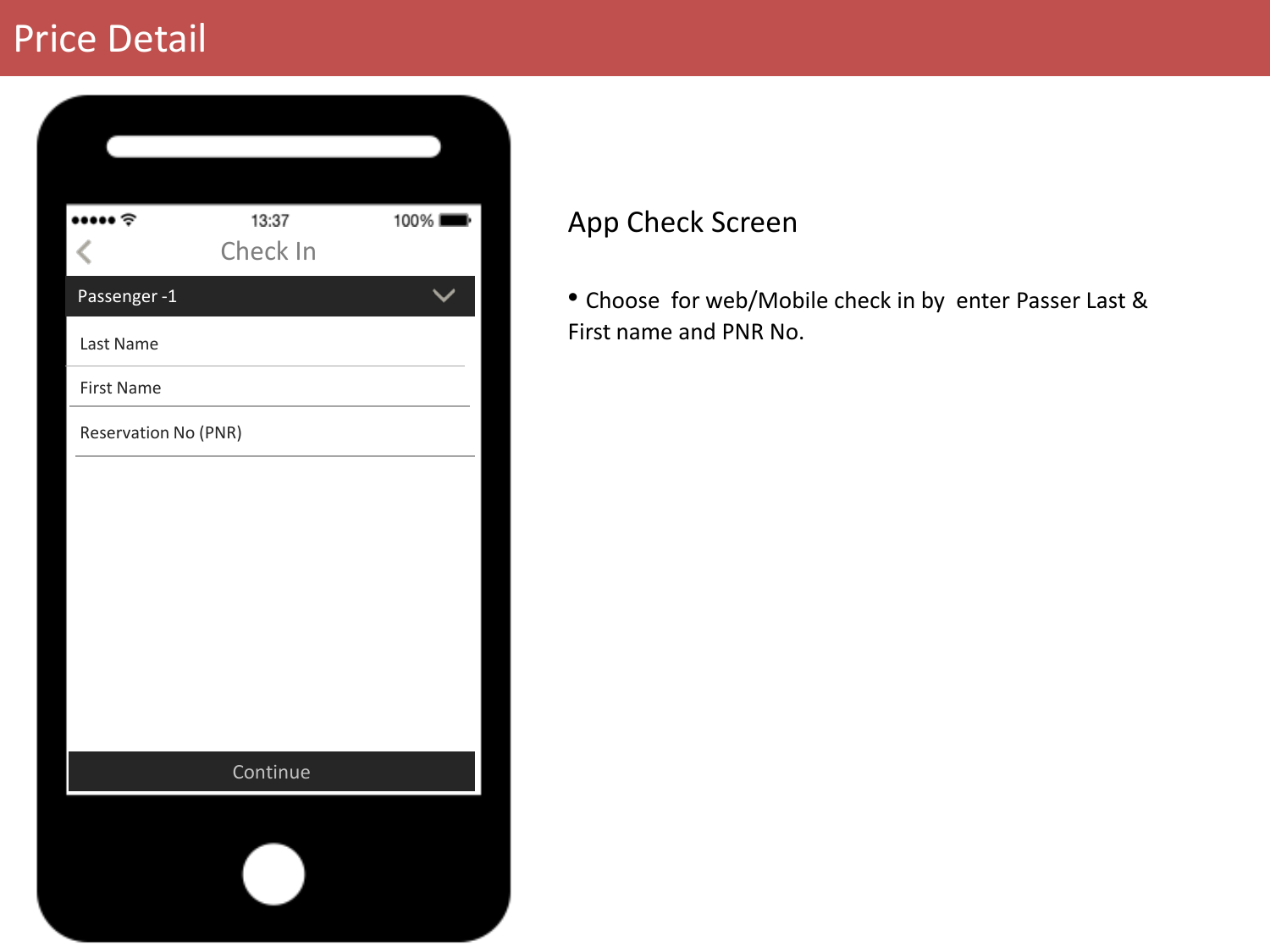| $\bullet \bullet \widehat{\tau}$ | 13:37                                                            | 100%            |  |  |
|----------------------------------|------------------------------------------------------------------|-----------------|--|--|
|                                  | <b>Check In Detail</b>                                           |                 |  |  |
| <b>PUN</b>                       |                                                                  | <b>BLR</b>      |  |  |
| Flight No                        |                                                                  | B683            |  |  |
| Date                             |                                                                  | WED 17 SEP 2015 |  |  |
| Departure Time                   |                                                                  | 8:15 A.M        |  |  |
| <b>Arrival Time</b>              |                                                                  | 11:45 A.M       |  |  |
| Seat                             |                                                                  | 12A             |  |  |
| <b>Status</b>                    |                                                                  | On Time         |  |  |
| Passenger Name                   |                                                                  | JOE             |  |  |
|                                  |                                                                  |                 |  |  |
|                                  | <b>Executive Platinum</b><br>EΡ<br>Priority Access / First Class |                 |  |  |
|                                  |                                                                  |                 |  |  |

#### App Web/Mobile Checkin Screen

• Check In Detail screen shows the Flight Itinerary with all required information for along with Digital seal as verified.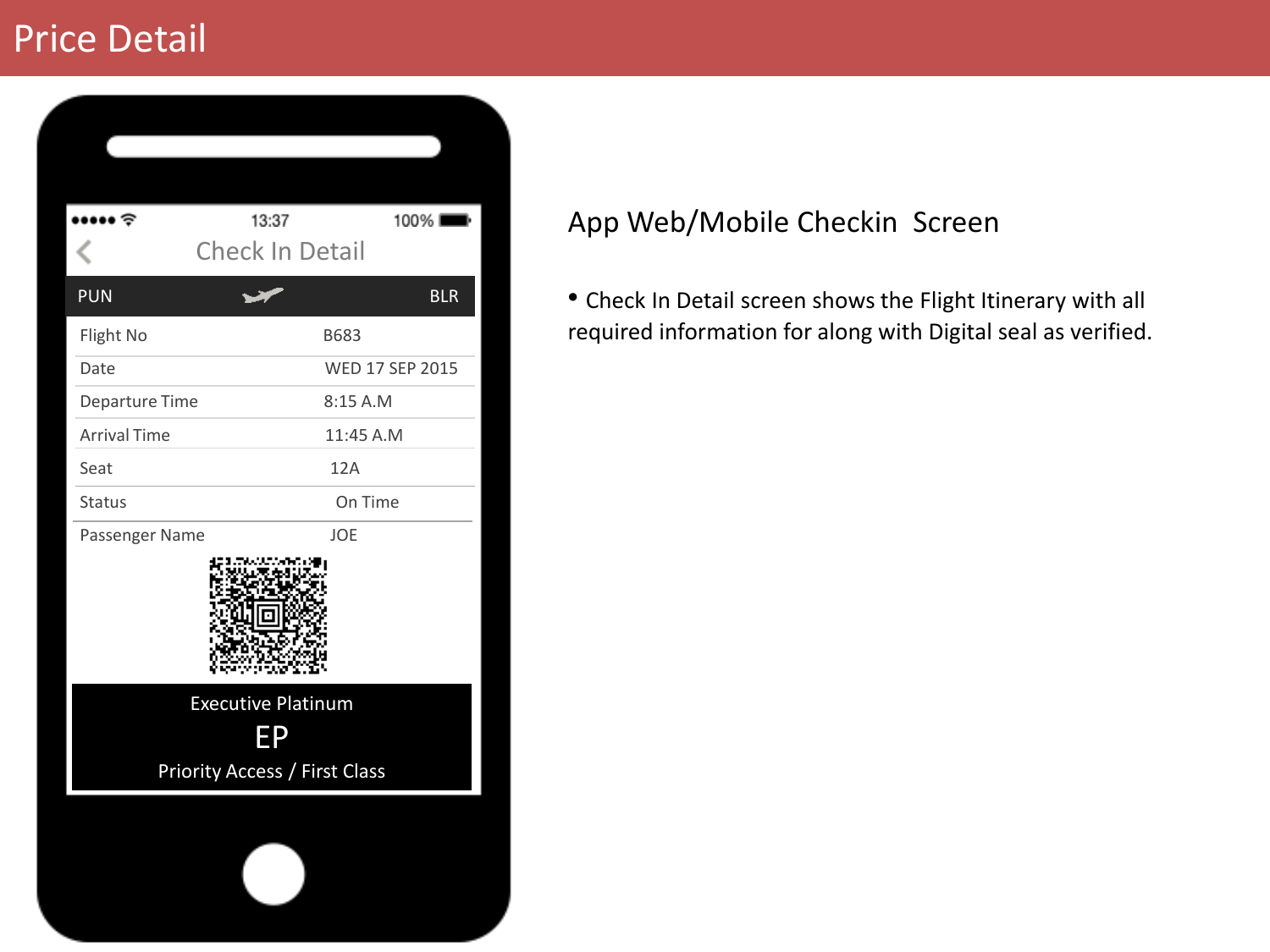| $\overline{\langle}$ | $\bullet$ $\widehat{\mathbb{F}}$ |                | 13:37<br><b>Flight Status</b> |                |                | 100%           |
|----------------------|----------------------------------|----------------|-------------------------------|----------------|----------------|----------------|
|                      | Route                            |                | Flight                        |                | Airport        |                |
|                      | Flight Number                    |                |                               |                |                |                |
|                      |                                  |                | <b>OR</b>                     |                |                |                |
|                      | <b>Travel Date</b>               |                |                               |                |                |                |
| C                    | September                        |                |                               |                |                |                |
| <b>SUN</b>           | <b>MON</b>                       | <b>TUE</b>     | <b>WED</b>                    | <b>THU</b>     | FRI            | SAT            |
|                      | $\overline{1}$                   | $\overline{2}$ | $\overline{3}$                | $\overline{4}$ | $\overline{5}$ | $\overline{6}$ |
| 7                    | 8                                | 9              | 10                            | 11             | 12             | 13             |
| 14                   | 15                               | 16             | 17                            | 18             | 19             | 20             |
| 21                   | 22                               | 23             | 24                            | 25             | 26             | 27             |
| 28                   | 29                               | 30             |                               |                |                |                |
| <b>Find Flight</b>   |                                  |                |                               |                |                |                |
|                      |                                  |                |                               |                |                |                |

#### App Flight Status Screen

• Check flight status by enter the flight no. or Travel Date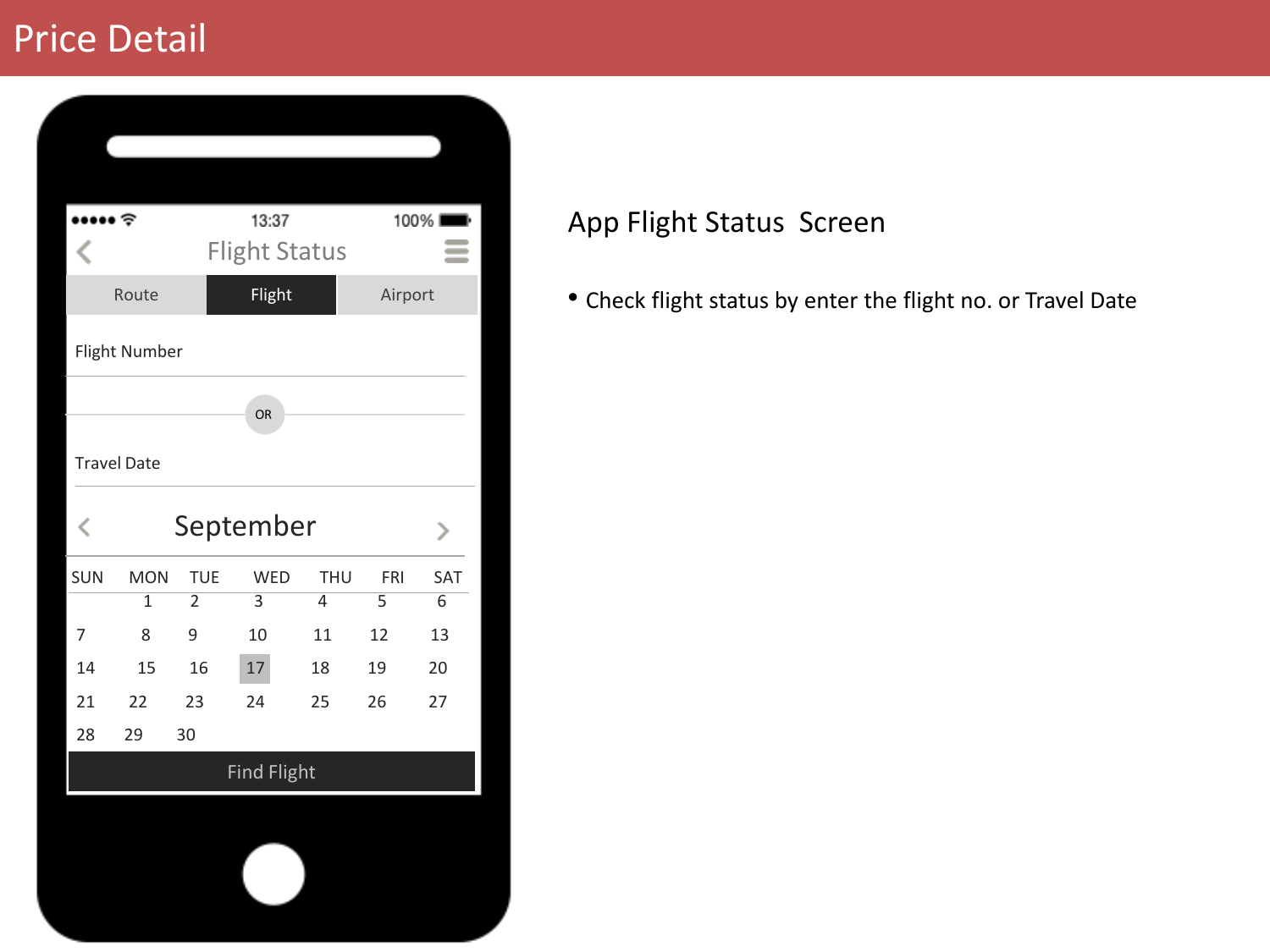## Flight Detail

| $\bullet \widehat{\tau}$         | 13:37  |                       | 100%                   |
|----------------------------------|--------|-----------------------|------------------------|
|                                  |        | <b>Flight Details</b> |                        |
| <b>PUN</b>                       |        |                       | <b>BLR</b>             |
| Flight No                        |        | B683                  |                        |
| Date                             |        |                       | <b>WED 17 SEP 2015</b> |
| Departure Time                   |        | 8:15 A.M              |                        |
| <b>Arrival Time</b>              |        | 11:45 A.M             |                        |
| Seat MAP                         |        |                       |                        |
| <b>Subscribe to Notification</b> |        |                       |                        |
| <b>Receive SMS</b>               |        | <b>Receive Email</b>  |                        |
| Country                          |        | Mobile No.            |                        |
| <b>Email Address</b>             |        |                       |                        |
|                                  |        |                       |                        |
|                                  |        |                       |                        |
|                                  |        |                       |                        |
|                                  | Submit |                       |                        |

#### App Flight Detail Screen

• Flight Detail screen, itinerary.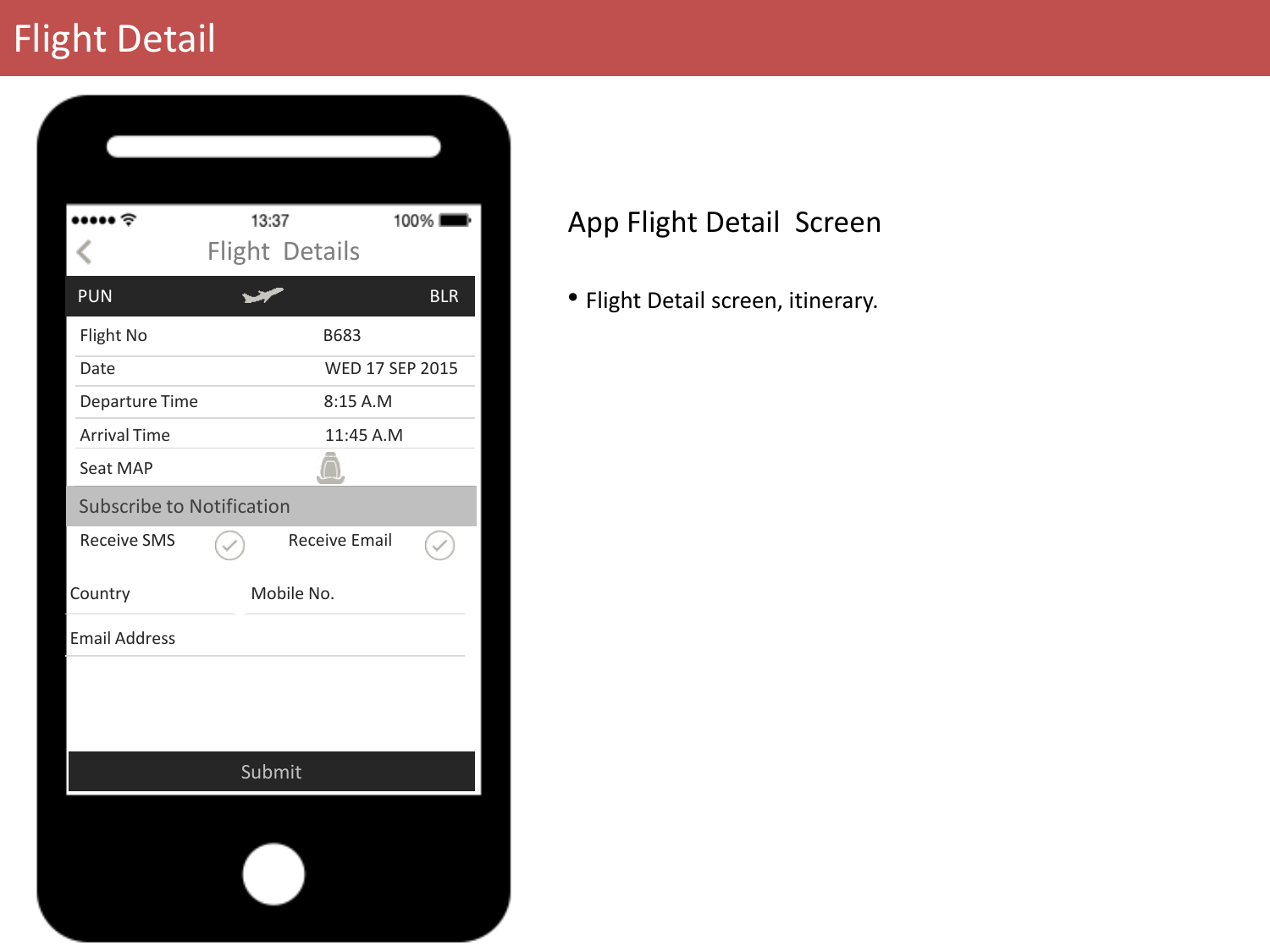## Seat Map

| $\cdots$              | 13:37           |        |         | 100%        |
|-----------------------|-----------------|--------|---------|-------------|
| Ĉ                     | Seat Map        |        |         | $\sim$<br>- |
| <b>PUN</b>            |                 |        |         | <b>BLR</b>  |
| A<br>B<br>$\mathsf C$ |                 | E<br>D | F       |             |
|                       | $\mathbf{1}$    |        |         |             |
|                       | $\overline{2}$  |        |         |             |
|                       | 3               |        |         |             |
|                       | $\overline{4}$  |        |         |             |
|                       | 5               |        |         |             |
|                       | 6               |        |         |             |
|                       | $\overline{7}$  |        |         |             |
|                       | 8               |        |         |             |
|                       | 9               |        |         |             |
|                       | 10              |        |         |             |
|                       | 11              |        |         |             |
|                       | 12              |        |         |             |
| <b>First Class</b>    | <b>Business</b> |        | Economy |             |

#### App Seat Mapping Screen

• Choose your desired seat at the time of Booking.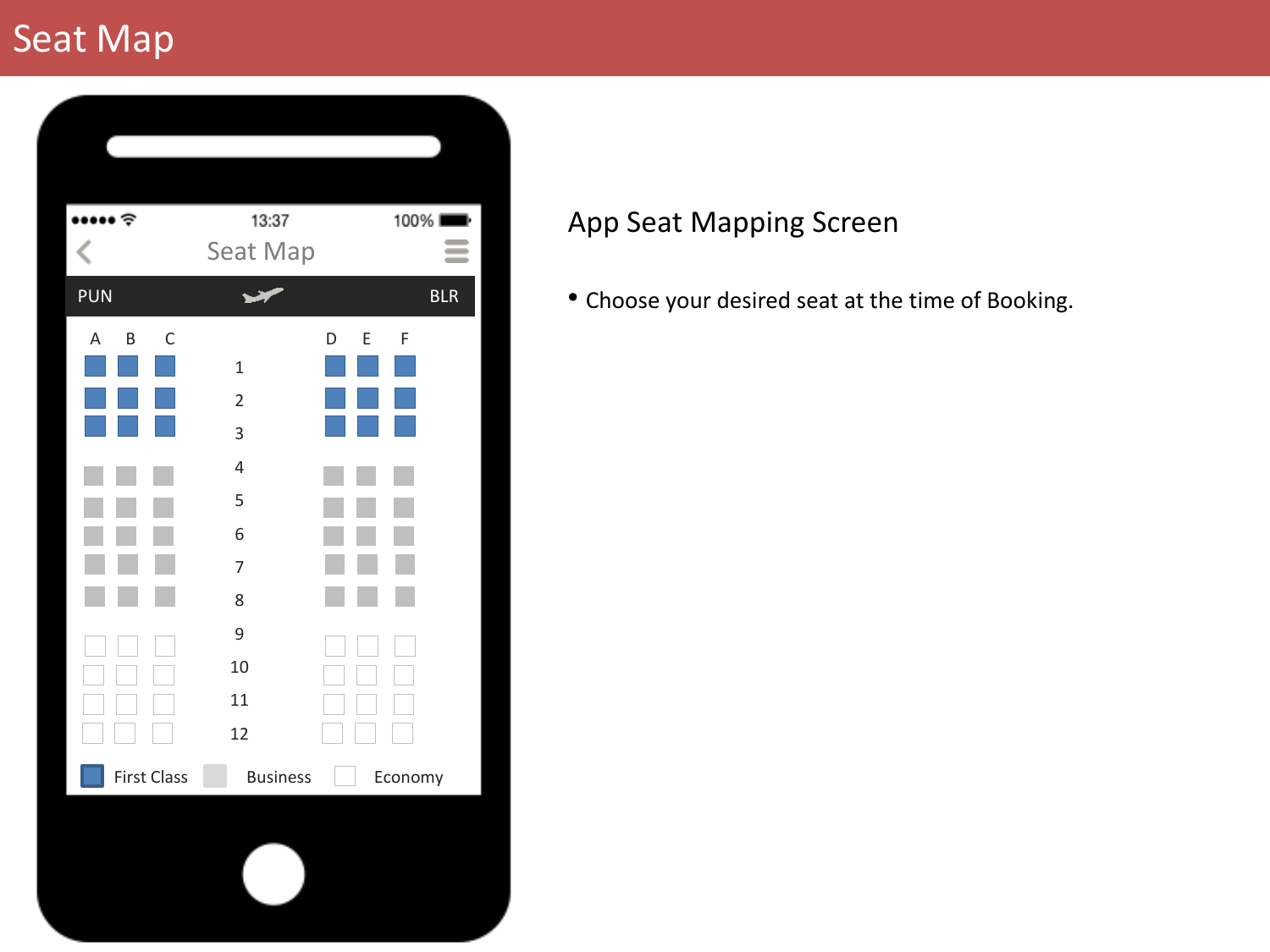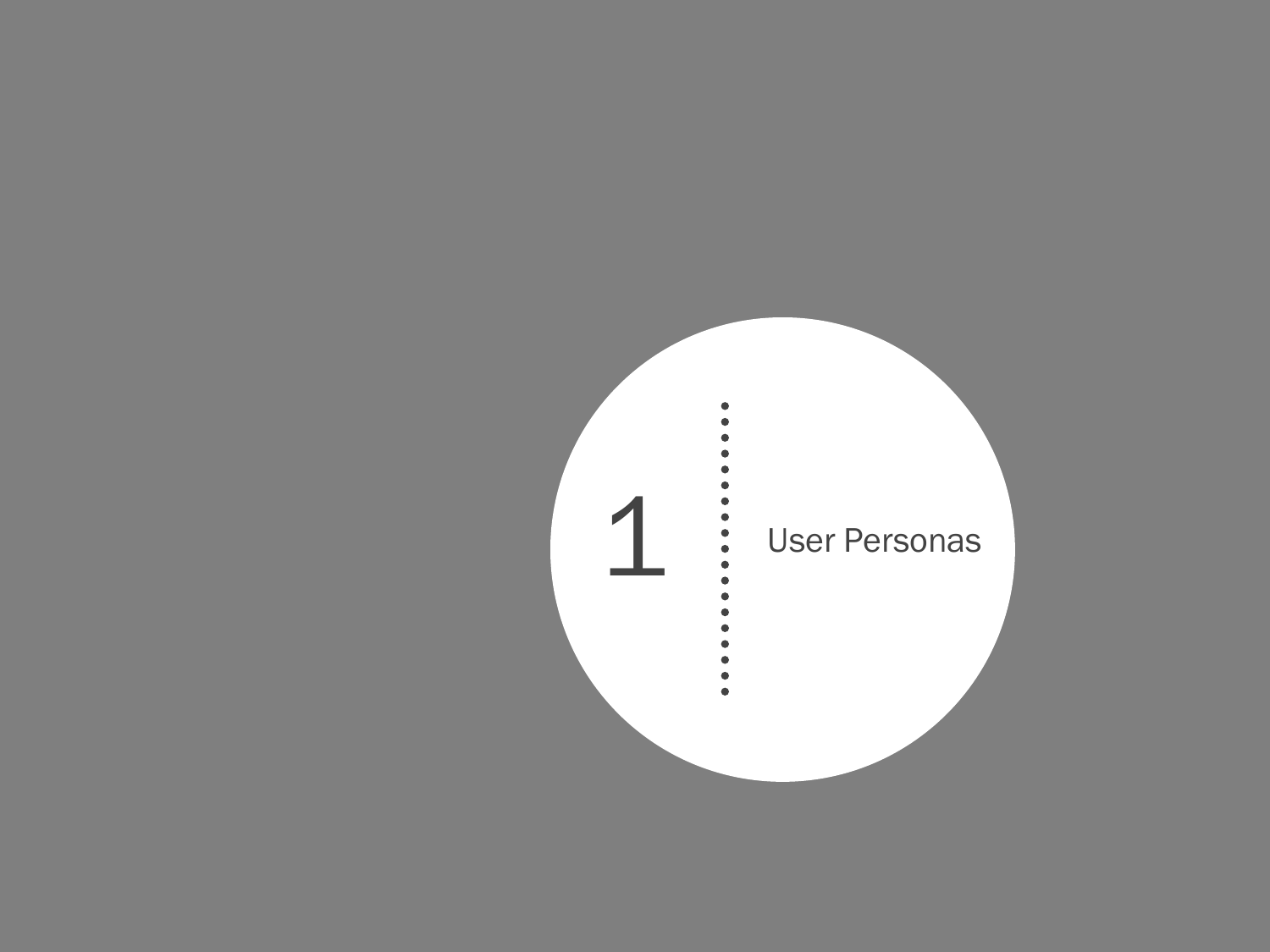

## User Personas?

User personas are fictional representations of your ideal customers. They are based on real data about customer demographics and online behavior, along with educated speculation about their personal histories, motivations, and concerns.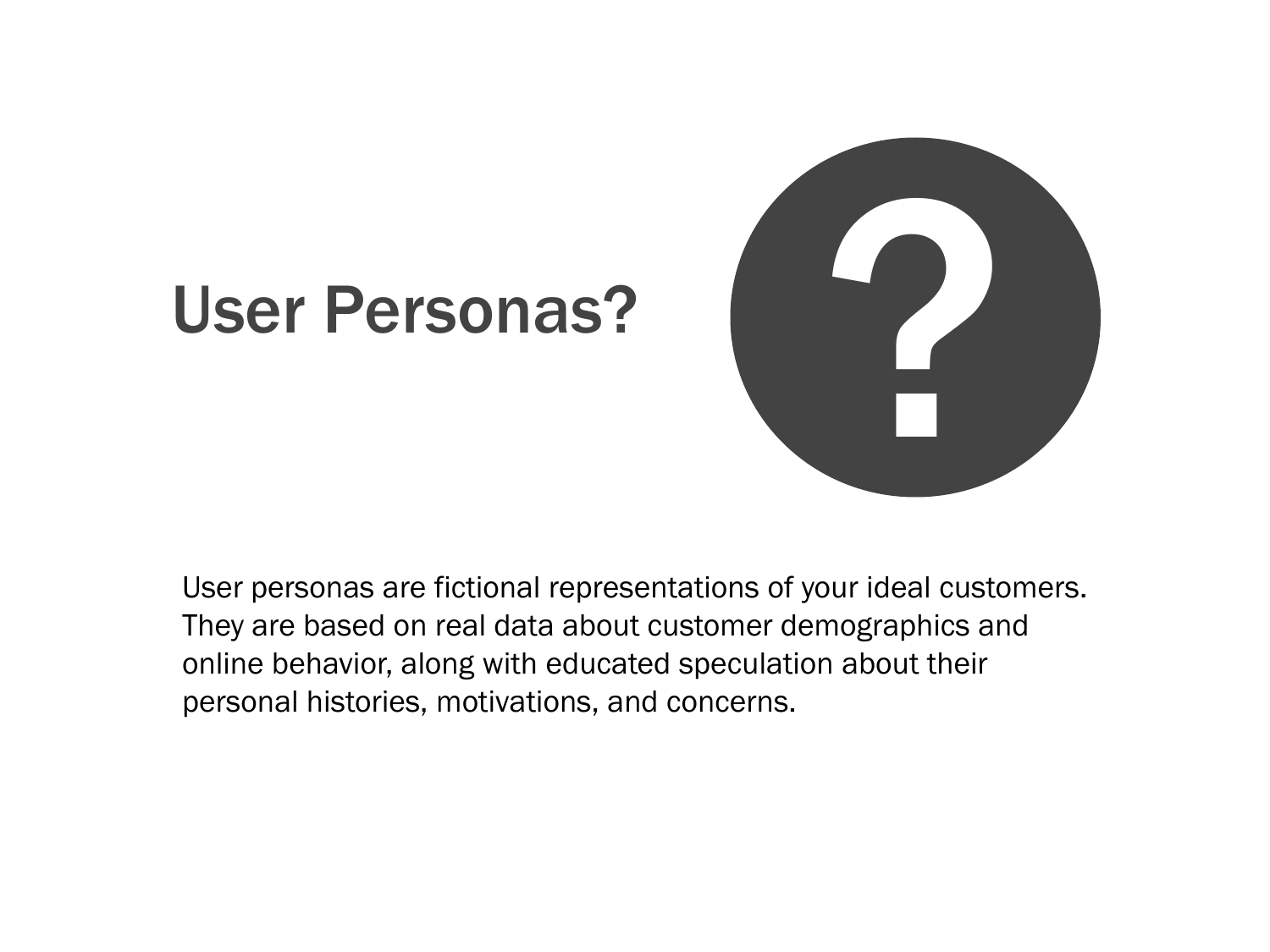

## How Are users Personas Created?

Users personas are created through research, surveys, and interviews of your target audience. That includes a mix of customers – both "good" and "bad" -- prospects, and those outside of your contact database who might align with your target audience. You'll collect data that is both qualitative and quantitative to paint a picture of who your ideal customer is, what they value, and how your solution fits into their daily lives.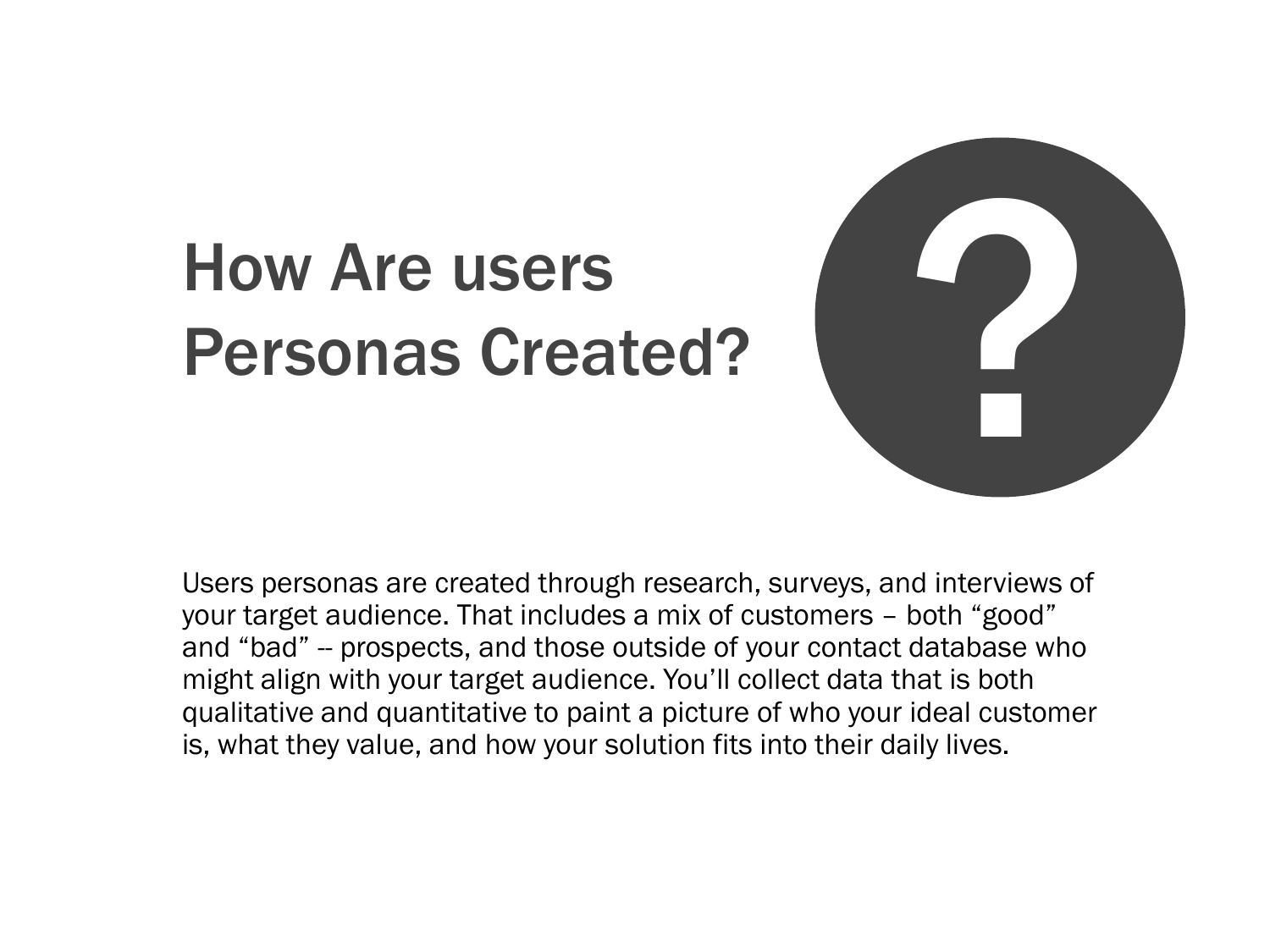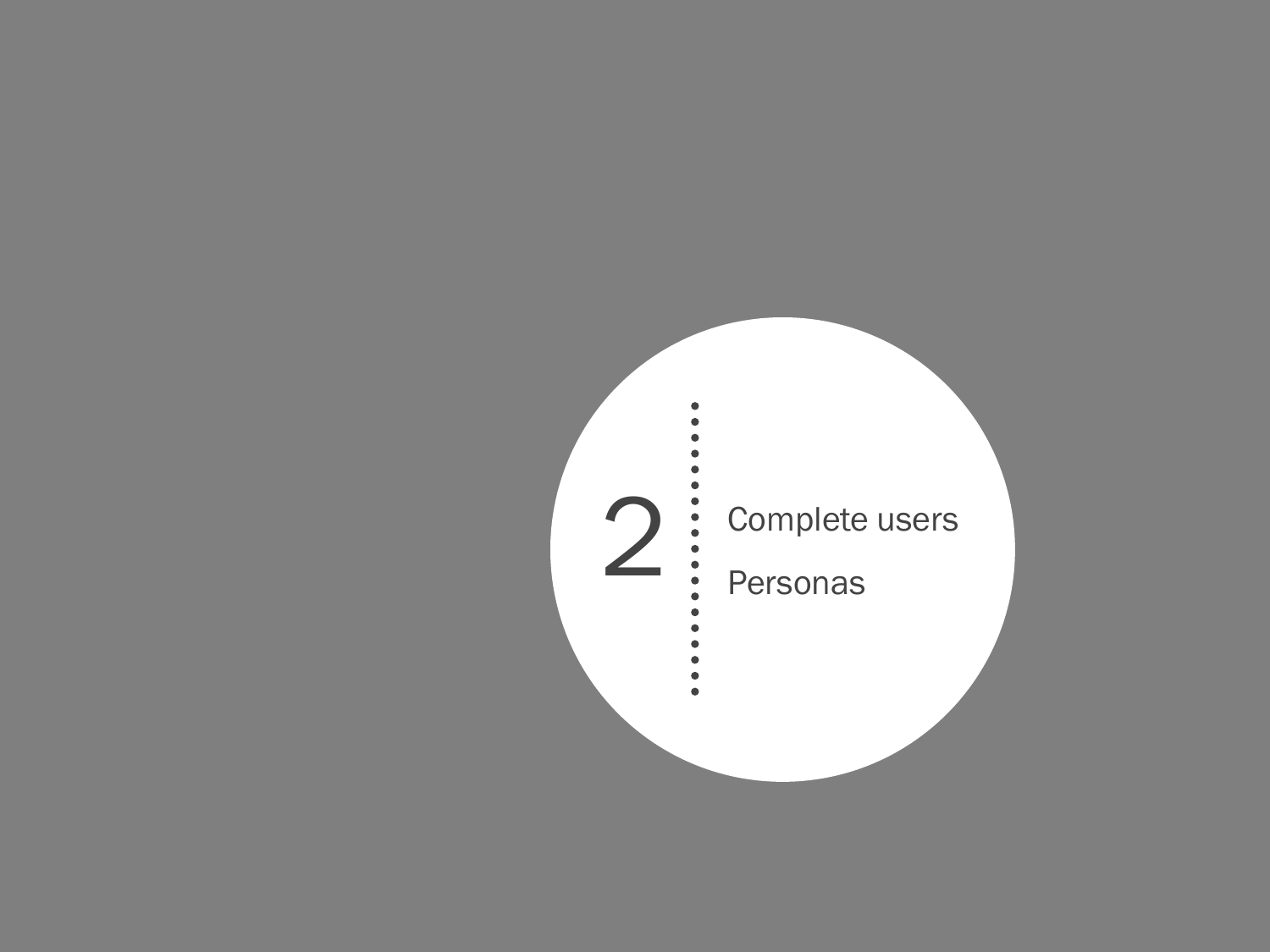

# **Joshna Singal**

#### **BACKGROUND:**

- Admin Resources
- Worked at the same company for 2 yrs; worked her way up from Admin Sr. Executive
- Married with 2 children (10 and 8)

#### **DEMOGRAPHICS:**

- Female
- Age 30-45
- Monthly Income: INR 20,000 (Low)
- Suburban

#### **IDENTIFIERS:**

- Calm demeanor
- Probably has an assistant screening calls
- Asks to receive collateral mailed/printed

#### **GOALS:**

- Keep employees happy and turnover low
- Provide admin & sales support to all department of different location

#### **CHALLENGES:**

- Travel in different office location for sales pitching & admin vendors for service
- Rolling out changes to the entire company with ease & quick turnaround

#### **HOW WE HELP:**

- Provide easy solution travel plan
- Provide quick Travel information for all future & admin engagement